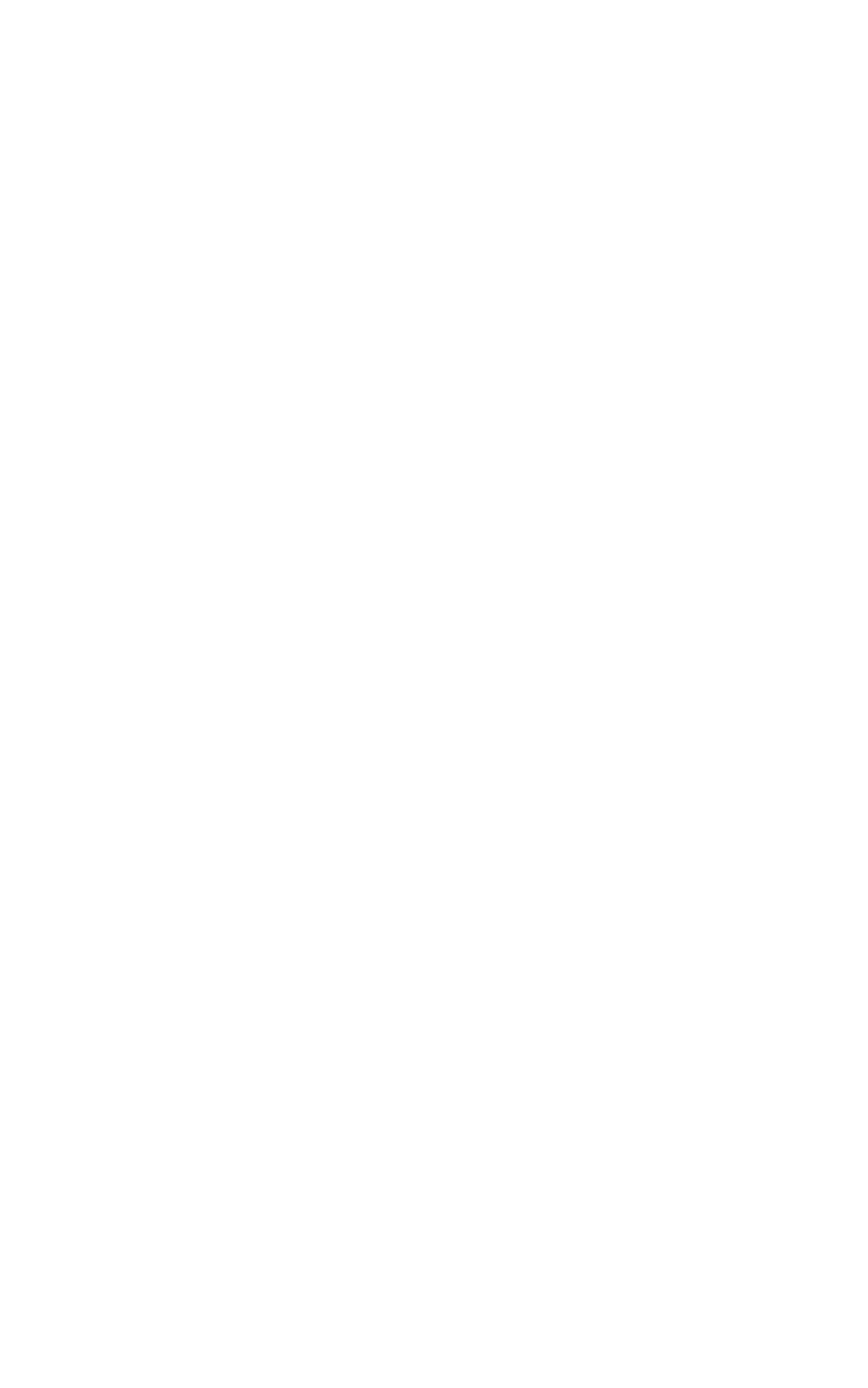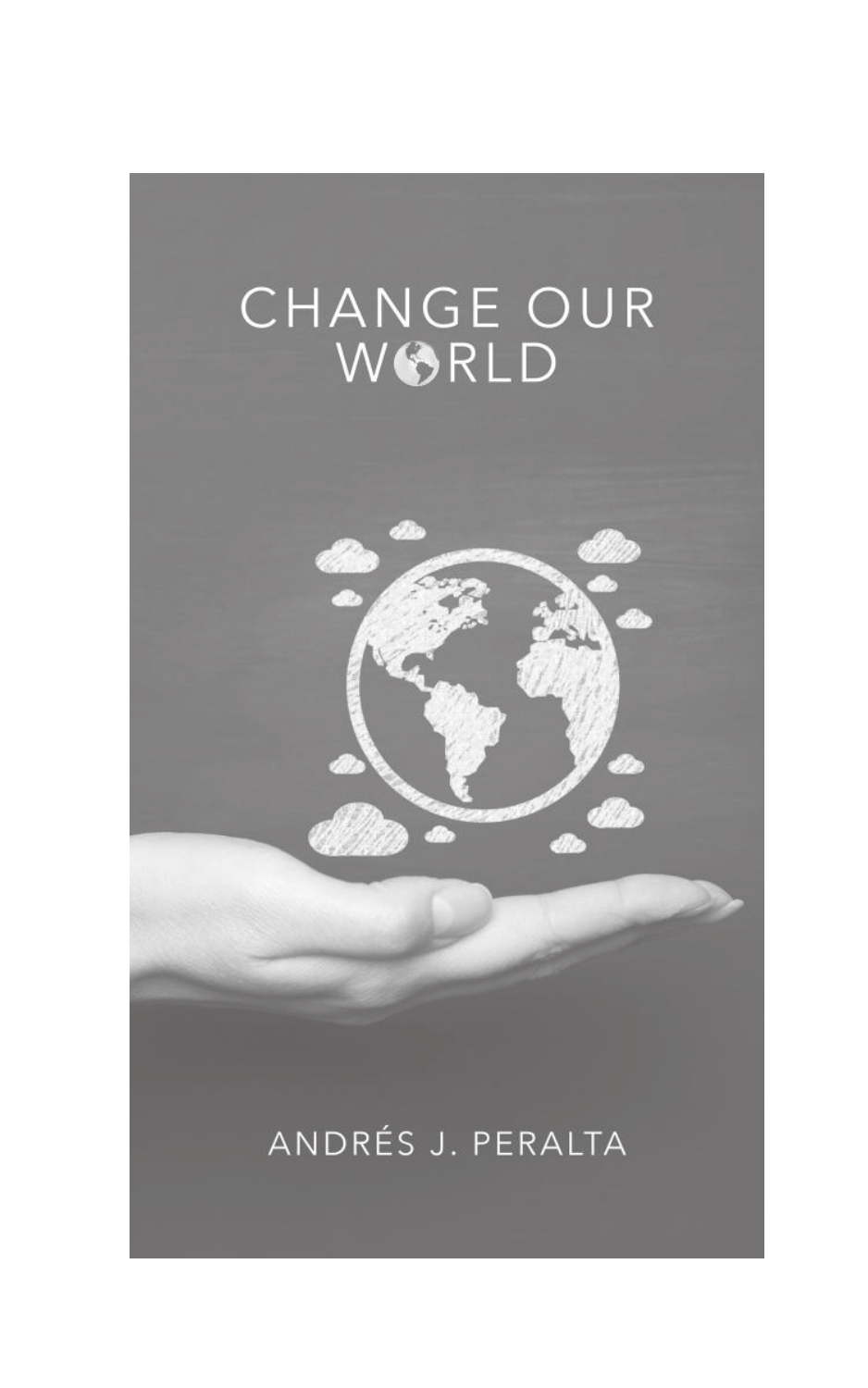**Change Our World**  Copyright © 2018 **Andrés J. Peralta**

**Cover and Interior** by Had Graphic Inc. *www.hadgraphic.com* | *hadgraphic@gmail.com*

Cover photo by © iStockphoto.com

**Back cover photo** by Luis Sanchez, LU Photography **Editors:** Atlantic Union Communications Department and Nashonie Chang

> Printed by Createspace Charleston, SC USA

**Category**: Motivational ISBN-13: 978-1985234819 ISBN-10: 1985234815

All rights reserved. No part of this publication may be reproduced, stored in a retrieval system, or transmitted in any form or by any means—electronic, mechanical, photocopying, recording, or otherwise—without the prior written permission of the publisher and copyright owners.

Scripture taken from the New King James Version®. Copyright © 1982 by Thomas Nelson. Used by permission. All rights reserved.

The Holy Bible, New International Version® ( NIV®), Copyright © 1973, 1978, 1984, 2011 by Biblica, Inc.® Used by permission. All rights reserved worldwide.

Scripture quotations are from the ESV® Bible (The Holy Bible, English Standard Version®), copyright © 2001 by Crossway, a publishing ministry of Good News Publishers. Used by permission. All rights reserved.

Scripture quotations taken from the New American Standard Bible® (NASB), Copyright © 1960,1962,1963,1968,1971,1972,1973,1975,1977,1995 by The Lockman Foundation. Used by permission. www.Lockman.org.

Scripture quotations taken from the Amplified® Bible (AMPC), Copyright © 1954, 1958, 1962, 1964, 1965, 1987 by The Lockman Foundation Used by permission. www.Lockman.org

Scripture quotations marked CSB®, are taken from the Christian Standard Bible®, Copyright © 2017 by Holman Bible Publishers. Used by permission. Christian Standard Bible®, and CSB® are federally registered trademarks of Holman Bible Publishers.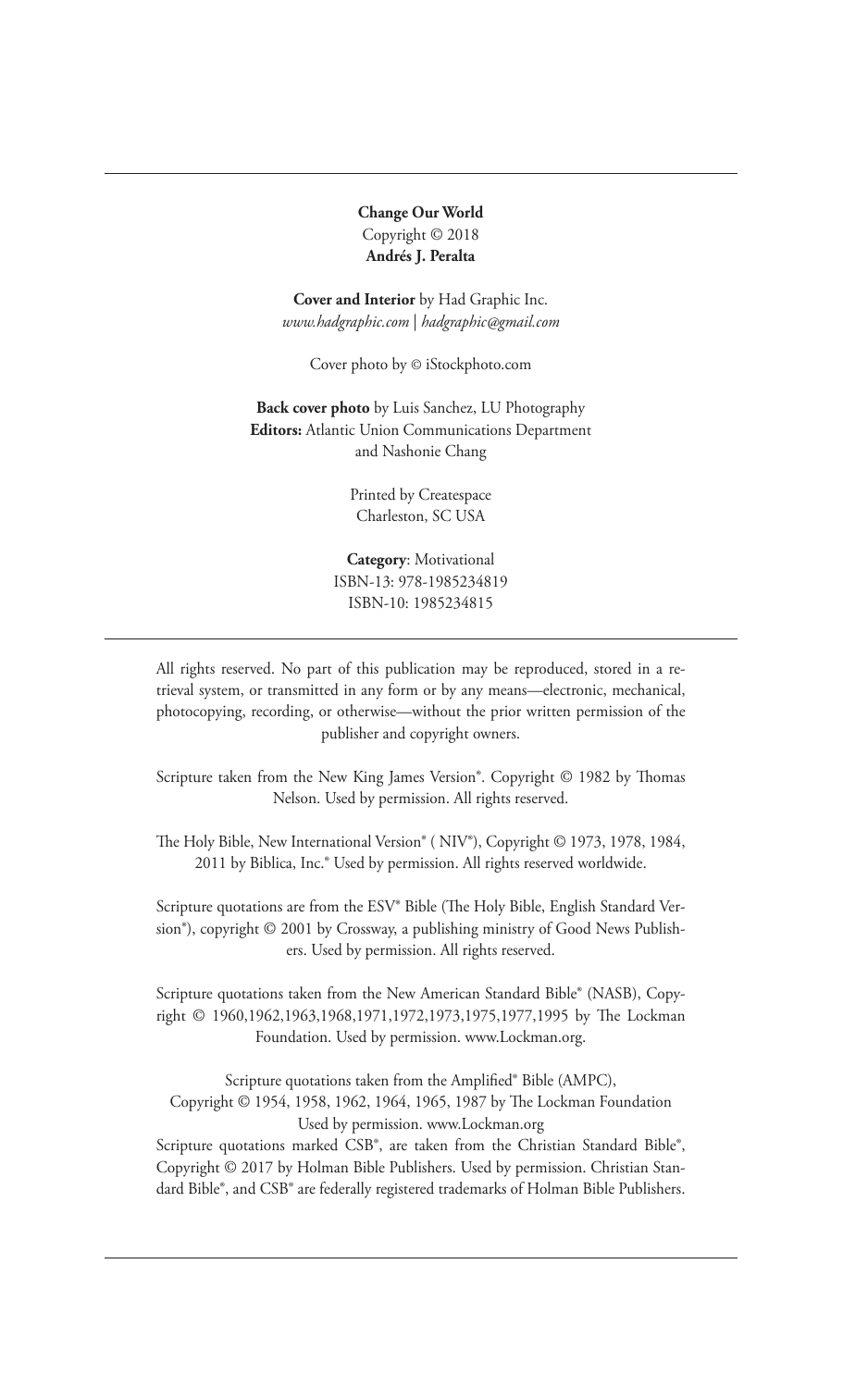### Dedicated to the youth directors of the Atlantic Union Conference of Seventh-day Adventists.

Angel Reyes - Ariel Manzueta - Chanel Bean - Cyril Millett - Damion Hendrickson - Dan Whitlow - Daniel Velez - David McKenzie - Dwayne Hill - Javier Alcon - Jeremy Garlock - Mark Tamaleaa - Milton Marquez - Teddy Williamson

This book contains a compilation of articles written for the Atlantic Union Gleaner.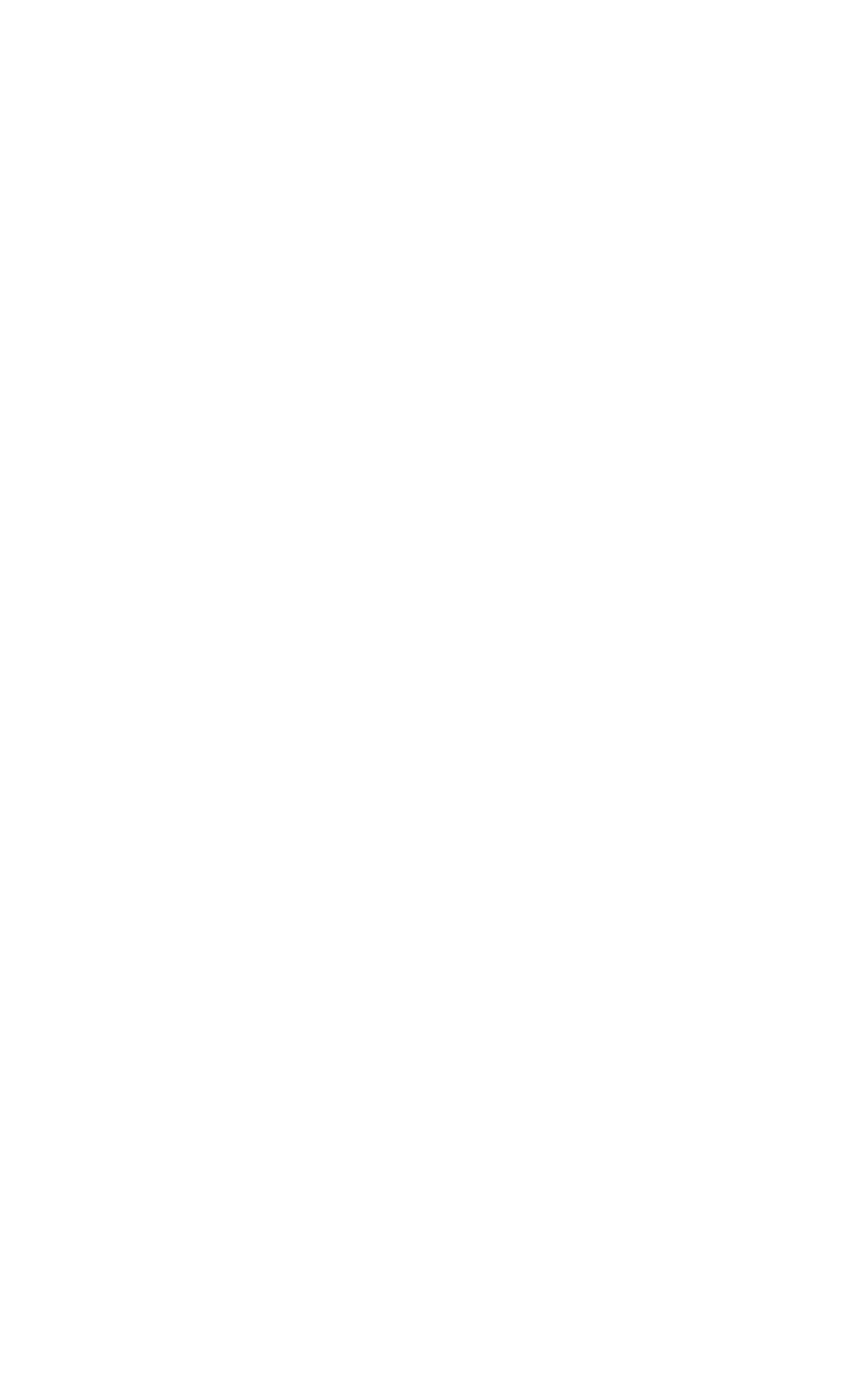# Table of Contents

#### **Introduction**, 9

Share Your Gift, 13 Be an Eagle, 21 Dare to Dream, 25 Care for Young Adults, 29 Learn to Forgive, 33 Be Compassionate, 37 Dusty Disciples, 41 Let the Spirit Cover You, 45

**Conclusion**, 50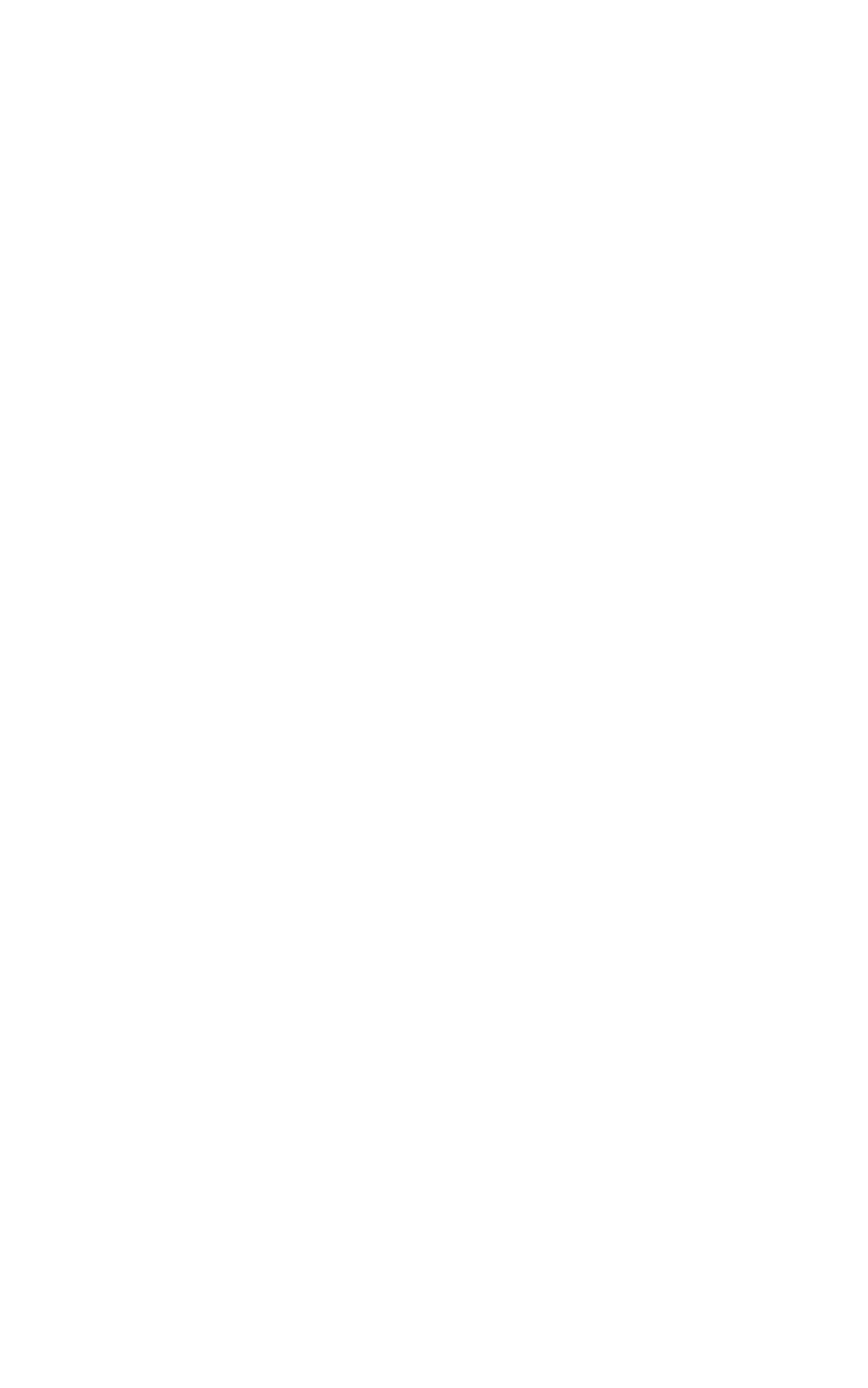# Introduction

 $\mathbf{W}^{\text{e long for the Kingdom but, while we}$ remain in this world, we can make it better and healthier. The world represents people. "For God so loved the **world** that He gave His only begotten **Son** [emphasis added]" (John 3:16, NKJV). God loves people (the world), and according to John 13:34, we need to love them, too. Jesus also said, "You are the light of the world" and "My prayer is not that you take them out of the world but that you protect them from the evil one" (Matthew 5:14; John 17:15, NIV). Gandhi once said, "Be the change that you wish to see in the world." Ellen White states that "The greatest want of the world is the want of men men who will not be bought or sold, men who in their inmost souls are true and honest, men who do not fear to call sin by its right name, men whose conscience is as true to duty as the needle to the pole, men who will stand for the right though the heavens fall" (Education, p. 57). Ray Goforth is quoted as saying, "There are two types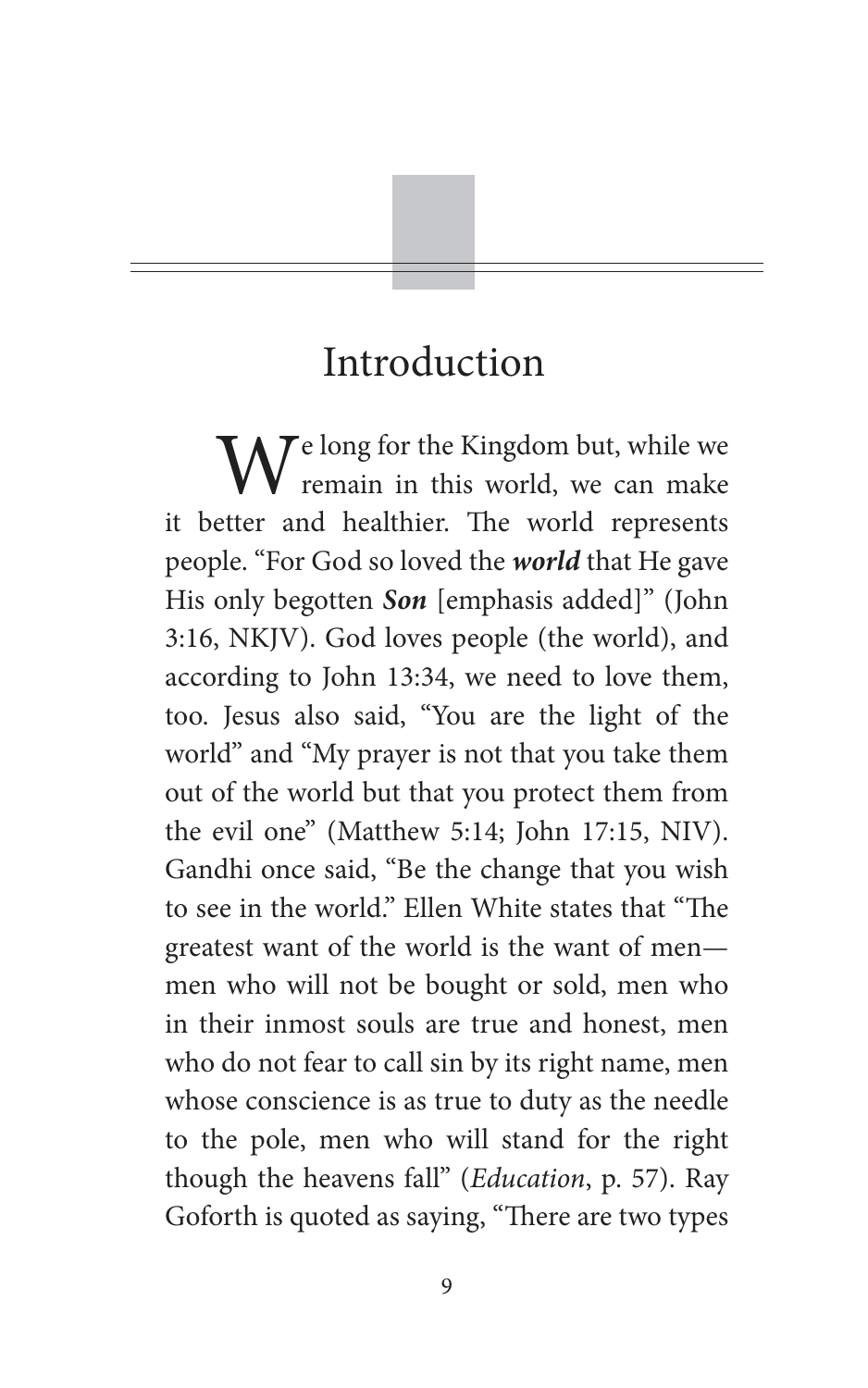of people who will tell you that you cannot make a difference in this world: those who are afraid to try and those who are afraid you will succeed." I agree with them all. Youth and young adults convicted of truth and filled with love are able to succeed at making a positive change in our world.

Youth and young adults need to get involved in the mission of God; not your mission or my mission, but God's mission. Jesus says, "Therefore go and make disciples of all nations, baptizing them in the name of the Father and of the Son and of the Holy Spirit, and teaching them to obey everything I have commanded you. And surely, I am with you always, to the very end of the age" (Matthew 28:19, 20, NIV). Author Richelle Goodrich rightly said, "You are here to make a difference, to either improve the world or worsen it. And whether or not you consciously choose to, you will accomplish one or the other." Let's be agents of change by consecrating ourselves, living a compassionate life, and collaborating as a community in one faith and one God. Ellen White makes a strong and credible point in stating, "The world will be convinced, not by what the pulpit teaches, but by what the church lives. The minister in the desk [pulpit] announces the theory of the gospel; the practical piety of the church demonstrates its power" (Testimonies for the Church, vol. 7, p. 16). It's time for us to live lives that make a difference and improve the world.

Changing the world is not about us but it is about Who we share. We need to make a commitment to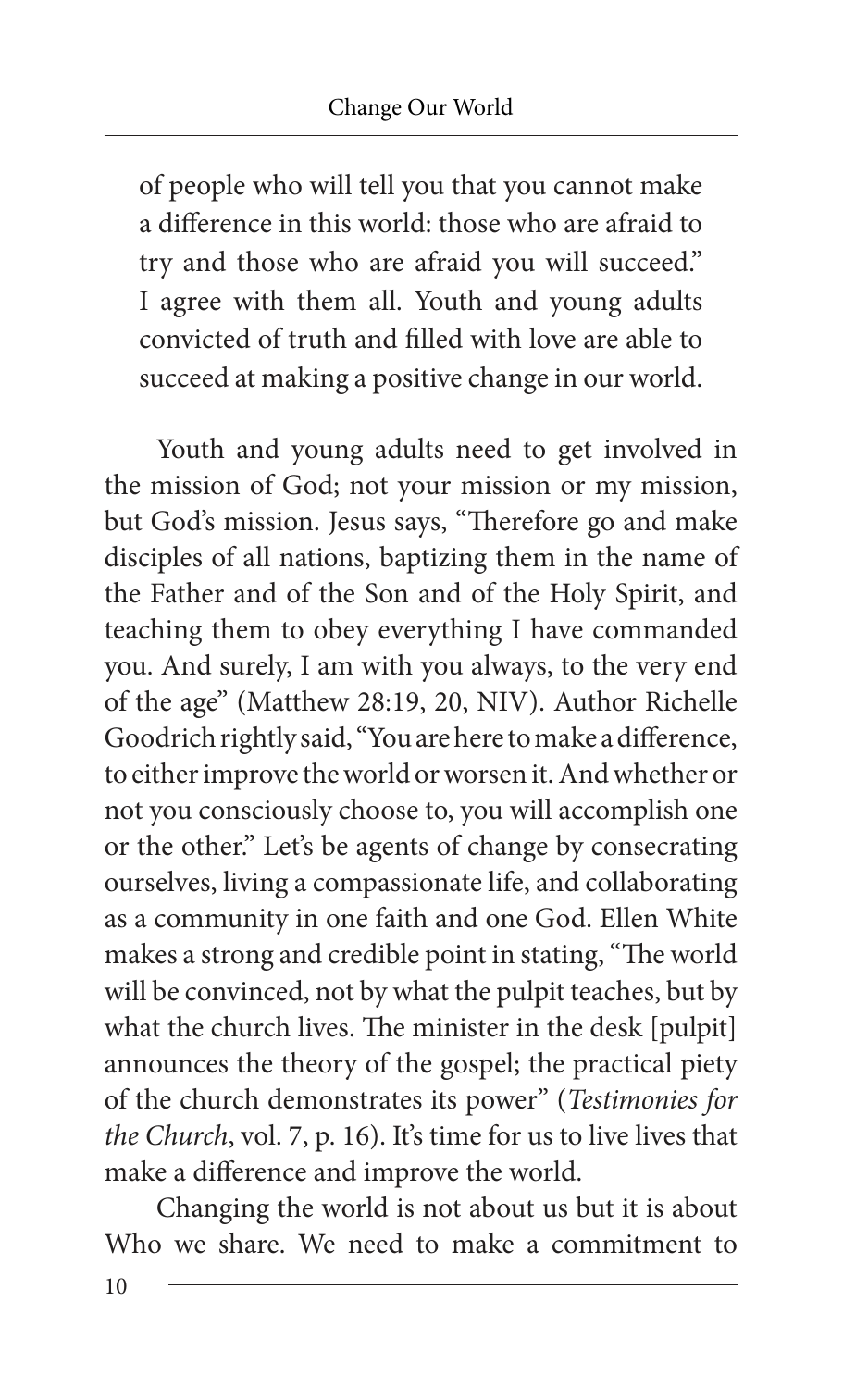have a better community, more collaboration, more compassion, and more consecrated people willing to be disciples and change our world. I love this very remarkable statement made by Ellen White, "All the varied capabilities that men possess—of mind and soul and body—are given them by God, to be so employed as to reach the highest possible degree of excellence. But this cannot be a selfish and exclusive culture; for the character of God, whose likeness we are to receive, is benevolence and love. Every faculty, every attribute, with which the Creator has endowed us, is to be employed for his glory and for the uplifting of our fellow-men. And in this employment is found its purest, noblest, and happiest exercise" (*Christian Education*, p. 64). As you read through these pages, I hope you will be inspired to invest your gifts and God-given talents to glorifying God and exemplifying His character in every aspect of your life.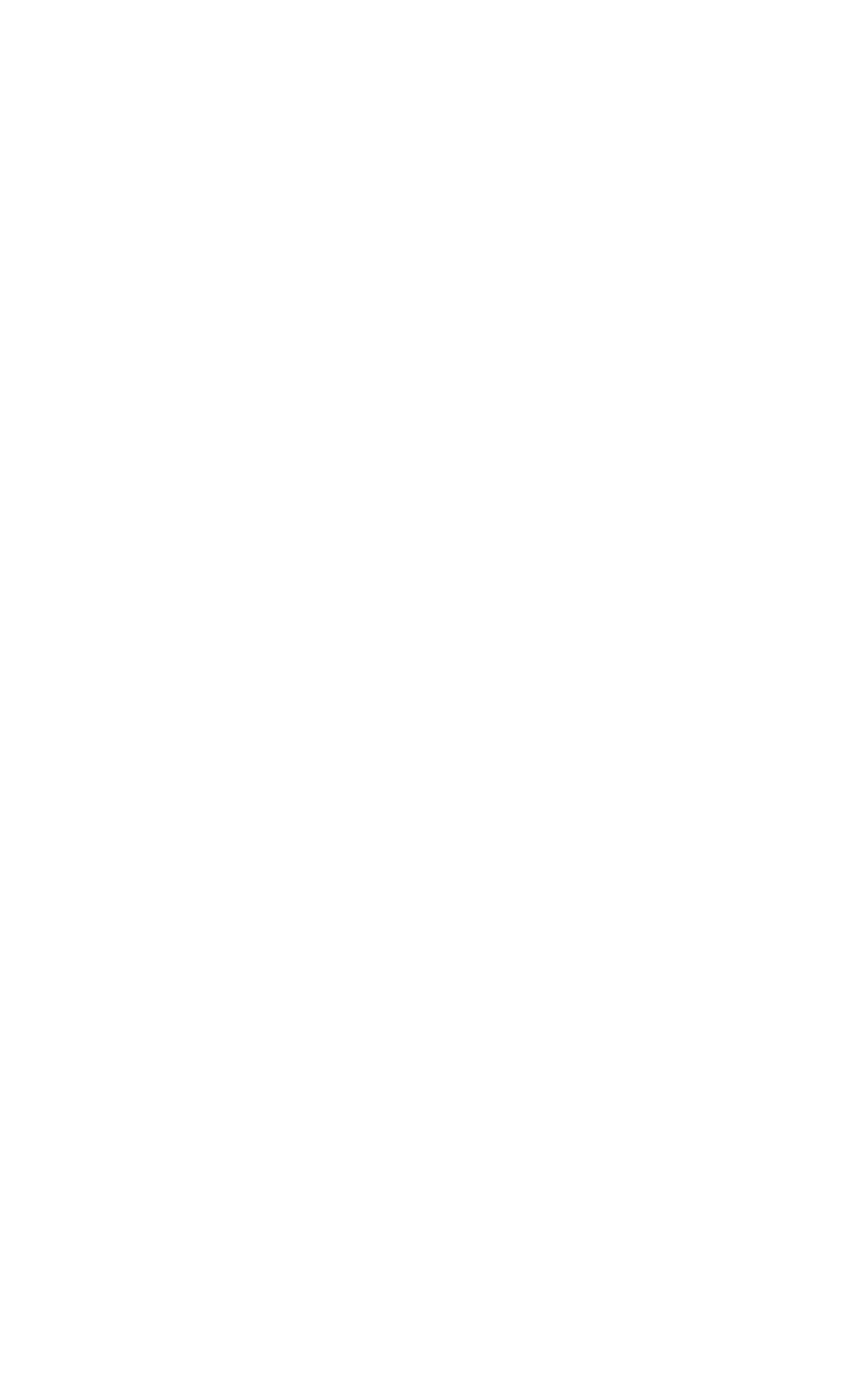# Share Your GIFT

And do not forget to do good and to share with others, for with such sacrifices God is pleased. — Hebrews 13:16, NIV —

In this era of social media frenzy, it's all<br>about sharing. According to Mridu Khuller Tn this era of social media frenzy, it's all Relph, founder of the International Freelancer, people participate in social sharing for five main reasons: to bring valuable and entertaining content to others, to define ourselves to others, to grow and nourish relationships, self-fulfillment, and to get the word out about a cause.

In Mary Meeker's 2014 "Internet Trends Report," she states that all Internet-connected users share over 1.8 billion photos each day. According to a report by Pew Research, nearly 70 percent of Americans use social media. The most active content sharing groups are teens and young adults ("Social Media Fact Sheet," January 12, 2017). As youth and young adults, you can decide to share but it's not only about sharing, it's also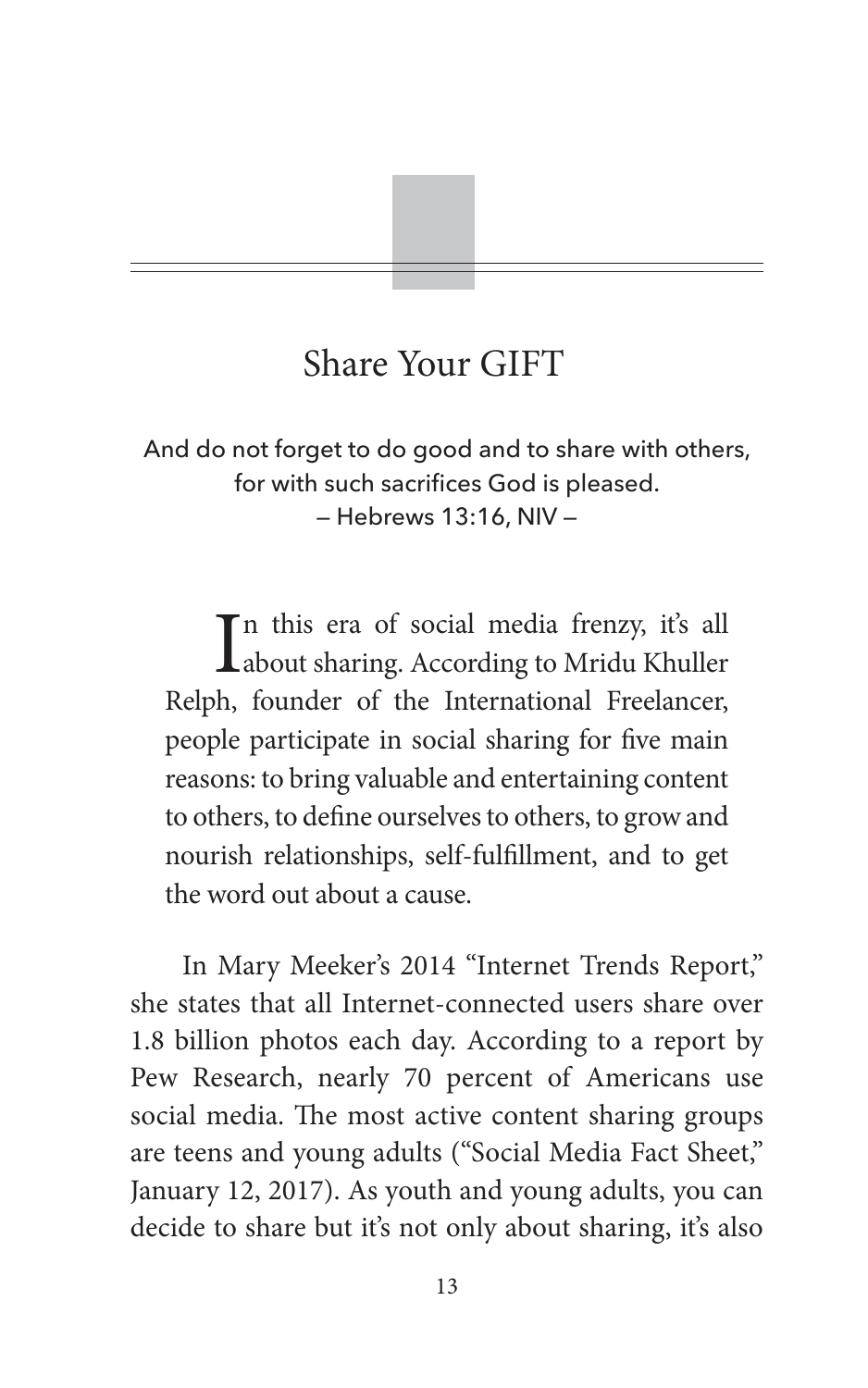about the content of the sharing. We can do more than just entertain. By being selective in what we share, we can make an eternal impact.

Notwithstanding the biblical and practical meaning, what comes to your mind when you hear: "Share your Gift, Change our World?" I have encountered dozens of people, young and old, who feel purposeless and meaningless. A young adult wrote on social media, "I feel that I do not have in me anything significant to share. I have nothing to share at all." A young man approached me once and asked, "Why do I see so many people with talents and gifts, and I do not have any?" My question to them would be: Do we have something to share? Can we make a difference in this world? Is there something we can share aside from what seems obvious?

### God shared His IMAGE

God, our Creator, has shared many things with humanity such as love, compassion, mercy, and much more, but I would like to emphasize only four major things He shared. The first thing God shared was His own image. The Bible declares, "So God created mankind in his own image, in the image of God he created them; male and female he created them" (Genesis 1:27, NIV). This is mind-blowing! Can you believe that God shared His own "image?" He purposed that mankind (both man and woman) would resemble God in certain ways, and share this divine prerogative. God endowed man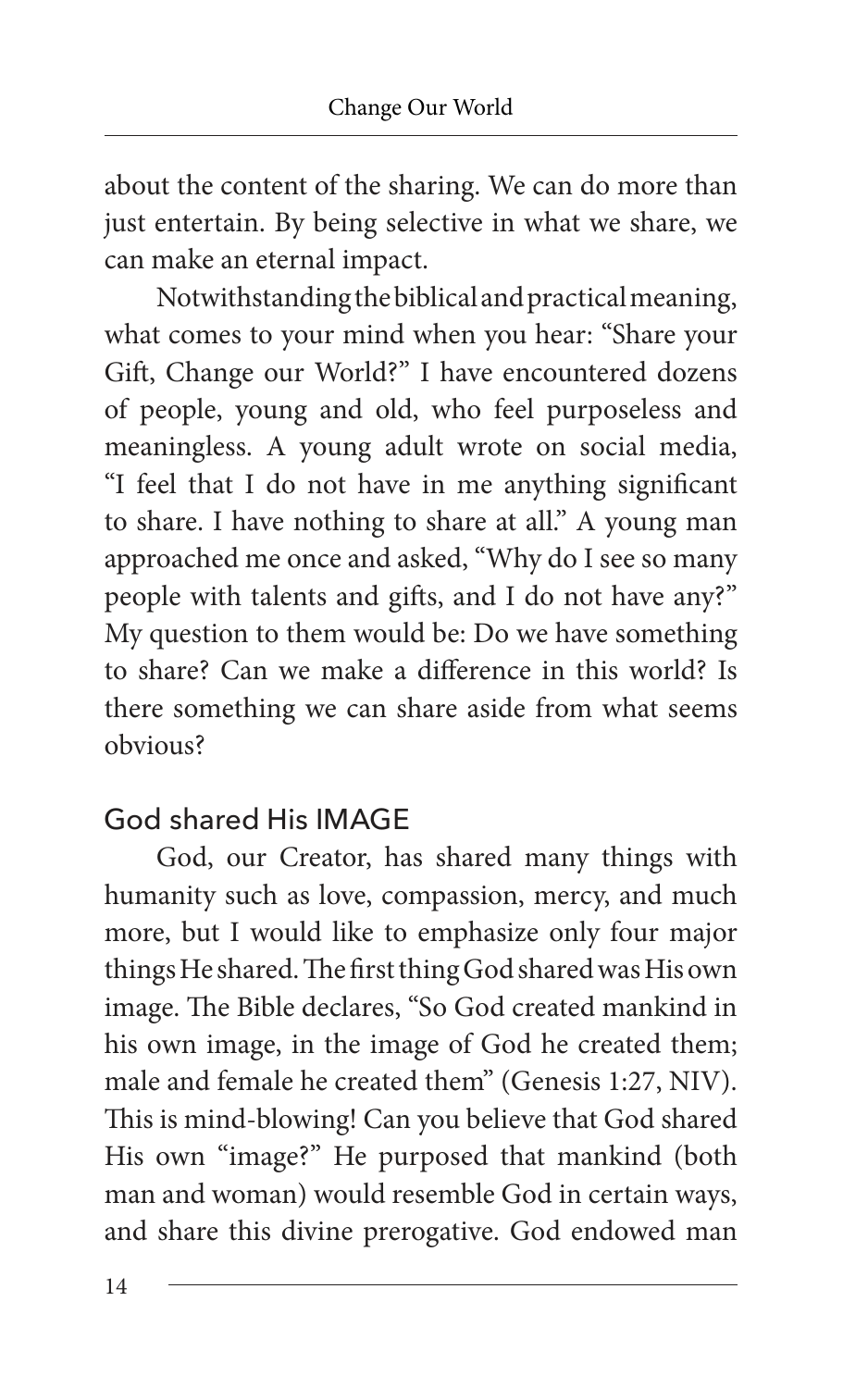with intellectual (Genesis1:26, 28; 2:15, 19, 20), moral (Genesis 1: 26, 31) and social abilities (Genesis 3:8; 2:18) far superior to any other living creature. Also, God's image is reflected in our faculties to be mindful of Him, to have a relationship with Him, to be creative, communicative, relational, and spiritual—just like Him. God shared His image. That's awesome!

### God shared His CREATION

The second thing God shared was His creation. In the very first chapter and verse of the book of Genesis, we

find our Creator sharing and giving to humanity. The Bible states that "in the beginning God created the heavens and the earth." In other words, God was the cause of creation. He was the One that initiated creation. Everything came to existence because of

God's image is reflected in our faculties to be mindful of Him, to have a relationship with Him, to be creative, communicative,

Him. He is the subject of His creation. He preceded everything and everyone else. The one thing that impressed me the most is that He created Adam and Eve on the sixth day after everything was complete and ready for them. Before you were born, God shared His creation and gave Adam and Eve the honor and opportunity to care for the Earth and be a blessing to others (Genesis 1:28; 2:15).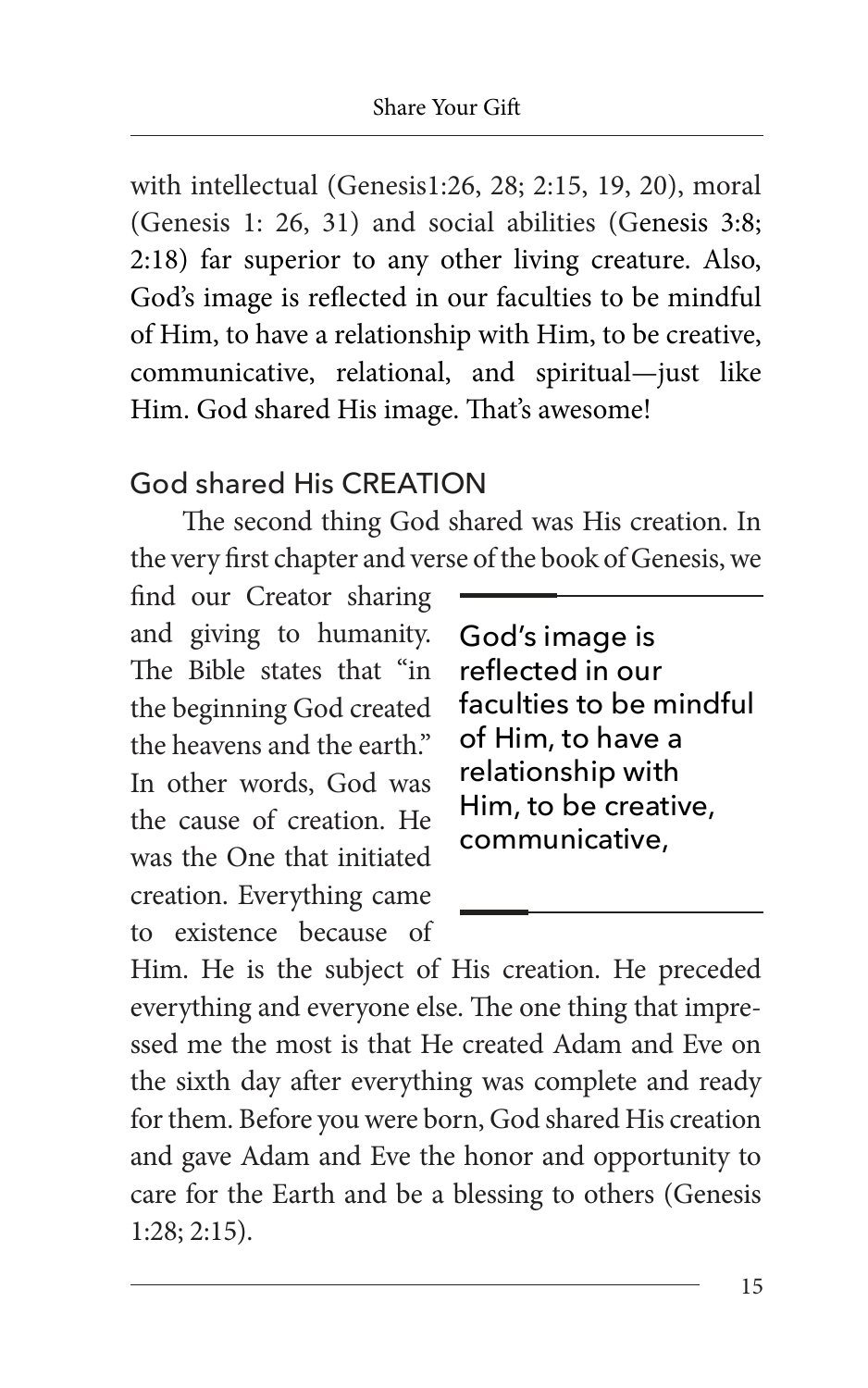### God shared His SON

The third thing God shared was His only begotten Son. When we were lost and desperate, God shared the most valuable thing in the entire universe, Jesus our Savior. The Bible says, "For God so loved the world that he gave his one and only Son, that whoever believes in him shall not perish but have eternal life" (John 3:16, NIV). In a society that is all about "me, myself, and I," the Bible says, "[Jesus] was chosen before the creation of the world, but was revealed in these last times for your sake" (1 Peter 1:20, NIV). God chose to share His Son ahead of time so that we can be saved. He shared His Son because we are valuable to Him, and He will not abandon His creation. He loves the world (you) so much that He shared Jesus for you!

### God shared His KINGDOM

Daniel wrote: "And in the days of these kings the God of heaven will set up a kingdom which shall never be destroyed; and the kingdom shall not be left to other people; it shall break in pieces and consume all these kingdoms, and it shall stand forever" (Daniel 2:44, NKJV). This reminds us of those epic words of Jesus, "My kingdom is not of this world" (John 18:36, NIV). We are further assured that "our citizenship is in Heaven" (Philippians 3:20, NIV).

God has already shared the good news of His kingdom. His kingdom doesn't enrich its rulers at the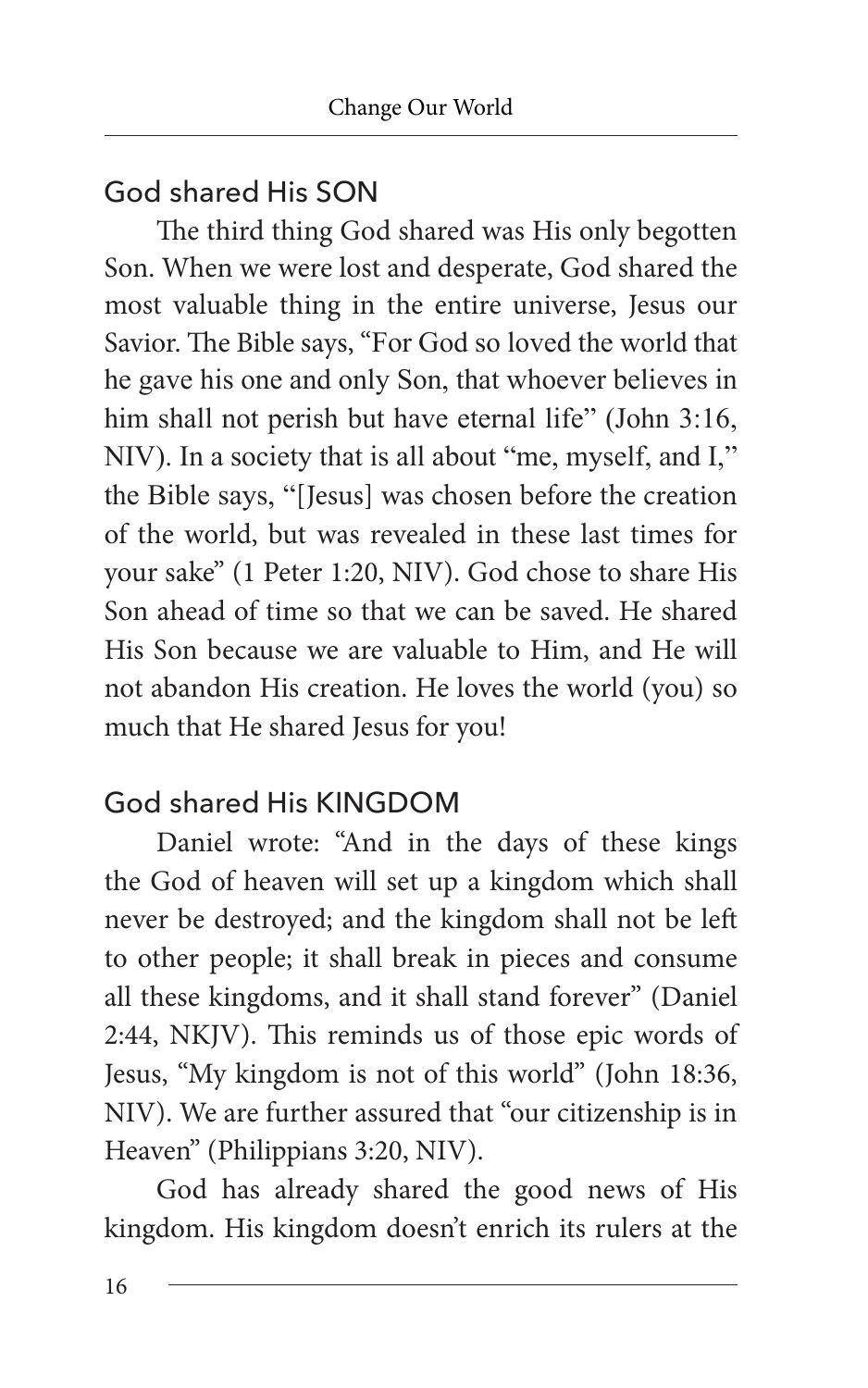expense of its subjects. Instead, it will accomplish God's will, including the promise that those who love Him will live forever in Paradise (Matthew 6:10; Revelation 21:1-4). Jesus said, "Do not let your hearts be troubled. You believe in God; believe also in me. My Father's house has many rooms; if that were not so, would I have told you that I am going there to prepare a place for you? And if I go and prepare a place for you, I will come back and take you to be with me that you also may be where I am," (John 14:1-3, NIV).

### Share your GIFT

If God has shared His image, creation, Son and kingdom, He expects us to share our gifts. "I have set you an example that you should do as I have done for you" (John 13:15, NIV). God has given us many talents, gifts and blessings; and He wants us to share them. Do you feel purposeless? Do you feel that you do not have anything to offer? Do you sometimes think that everyone has something to offer except you? I've been there, and I have met dozens of people who have felt the same way. When I was a child, a teacher told me that I was stupid and incapable of accomplishing any good thing. I believed it for more than fifteen years until God changed my mentality. We are all important in God's body.

The Bible says that we are the body of Christ, "So in Christ we, though many, form one body, and each member belongs to all the others" (Romans 12:5, NIV).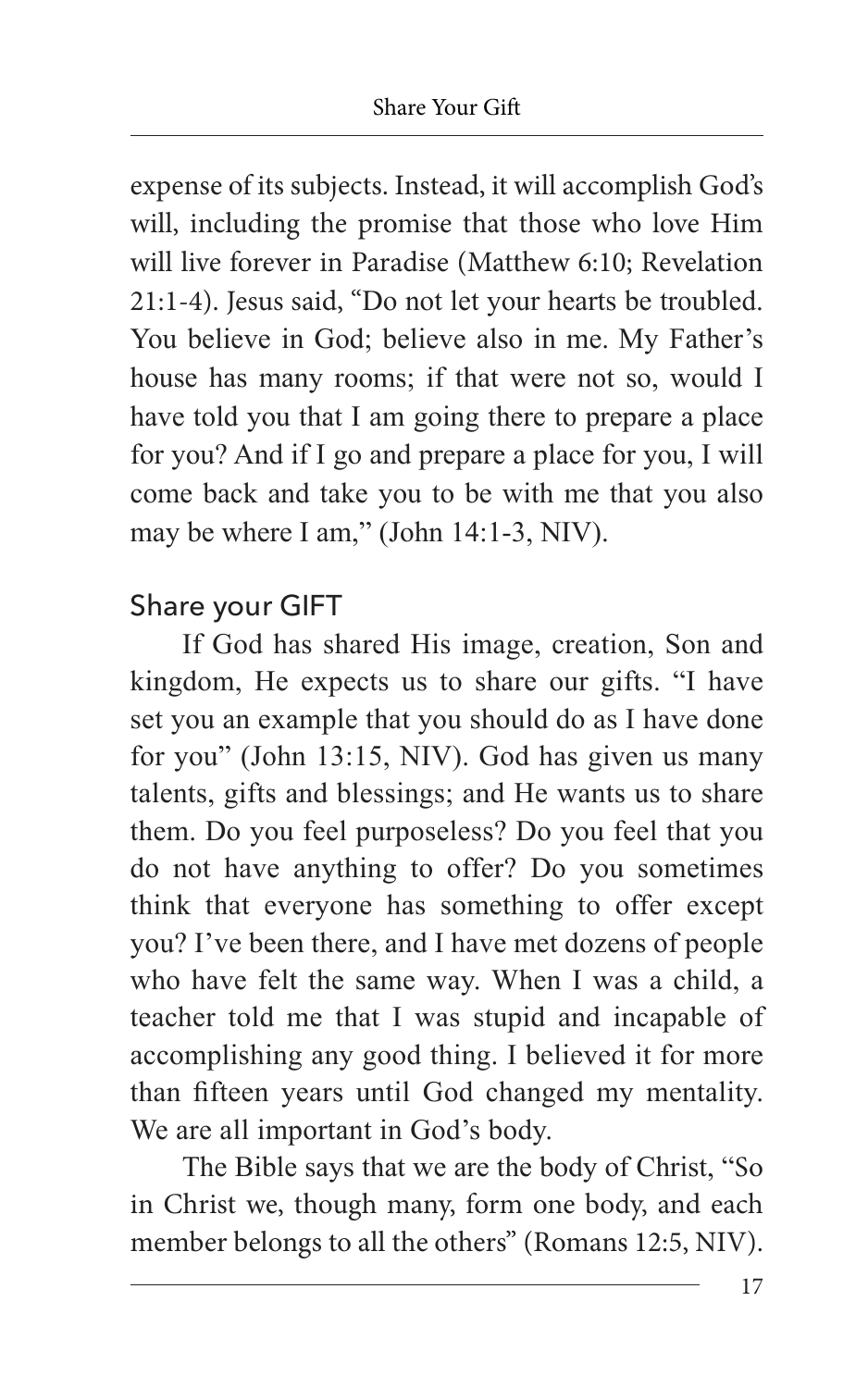If we are His body, we are a part of Him. Take a moment to think about it and process it. You are a part of Jesus' body!. Yes, you are so valuable that you are attached to Him, and each body part has a particular function. Therefore, you do have a purpose. In Jeremiah 29:11 and Psalm 139:13-16, God affirms that we were created for a purpose. If you are a part of the body, you were born to serve. The parts of the body help each other in the church and also have the ability to help others in the community. So, yes, you have something to offer. Peter says, "As each has received a gift, use it to serve one

Sharing your gifts goes beyond our natural talents and gifts; it involves sharing whatever blessings God has given you.

another" (1 Peter 4:10, ESV). Paul says, "Do not neglect the gift you have," and "there are varieties of gifts" (1 Timothy 4:14; 1 Corinthians 12:4 ESV). James also reminds us, "Every good gift and every perfect gift is from above" (James 1:17, ESV).

Sharing your gifts goes beyond our natural talents and gifts; it involves sharing whatever blessings God has given you. Whether it's resources, time, love, words, or anything that will help make someone better and not bitter, use it for the glory of God. Holocaust victim, Anne Frank, once wrote, "Everyone has inside of him a piece of good news. The good news is that you don't know how great you can be! How much you can love! What you can accomplish. And what your potential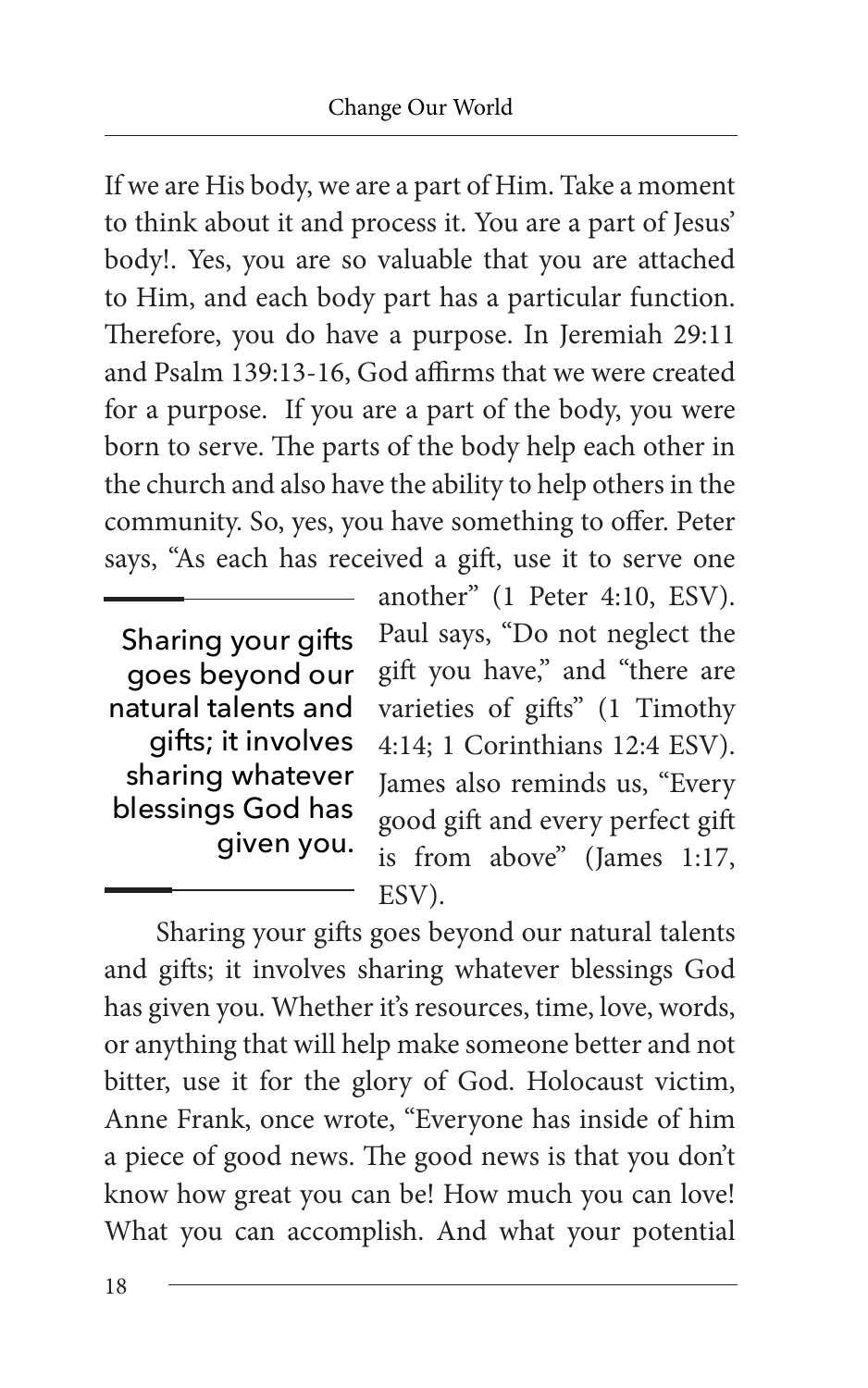is." I love how Ralph Waldo Emerson puts it, "The purpose of life is not to be happy. It is to be useful, to be honorable, to be compassionate, to have it make some difference that you have lived and lived well." Begin by sharing love and compassion; it will make this a better world.

Sharing is not about me, it's about others. I shared some encouraging words with a young man who was about to commit suicide. He had given up on life, faith, and hope. But a simple word with God's power can change someone's life immensely. Share your gift. Like the Dalai Lama said, "Our prime purpose in this life is to help others. And if you can't help them, at least don't hurt them." We all have something we should consider *gifting*, or sharing, with the world. God has blessed each of us with talents and skills—not just for ourselves and our own benefit. Make it a priority to focus on giving, and not merely getting, because "it is more blessed to give than to receive," (Acts 20:35, ASV). Share your gift!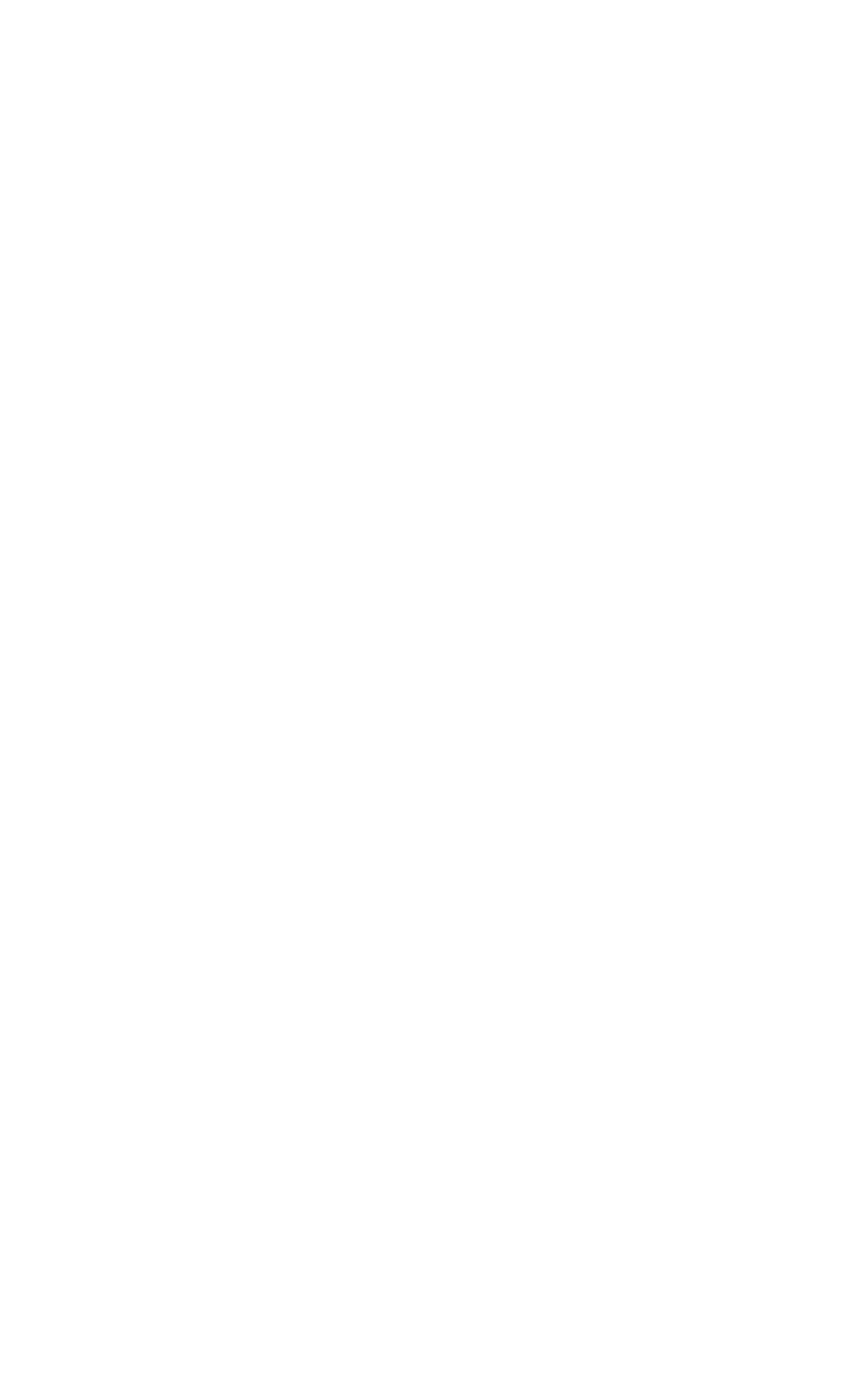# Be an Eagle

Yet those who wait for the LORD will gain new strength; they will mount up with wings like eagles, they will run and not get tired, they will walk and not become weary. — Isaiah 40:31, NASB —

The imagery of the eagle is one of my<br>favorite Bible illustrations because of favorite Bible illustrations because of the characteristics they portray such as a graceful soar, strength, keen eyesight, and the ability to empower its offspring with great care in the art of flying. In Exodus 19:4 and Deuteronomy 32:11 the eagle is used figuratively to depict God's protection and care. In these passages, God is pictured as a loving parent who redeems and protects His people, even as the parent eagle cares for its young. God also empowers the persecuted church with "eagle's wings" to protect it from the serpent and from adverse circumstances and difficulties.

#### Dare to soar like the eagle

The eagle, the epitome of swiftness, is often known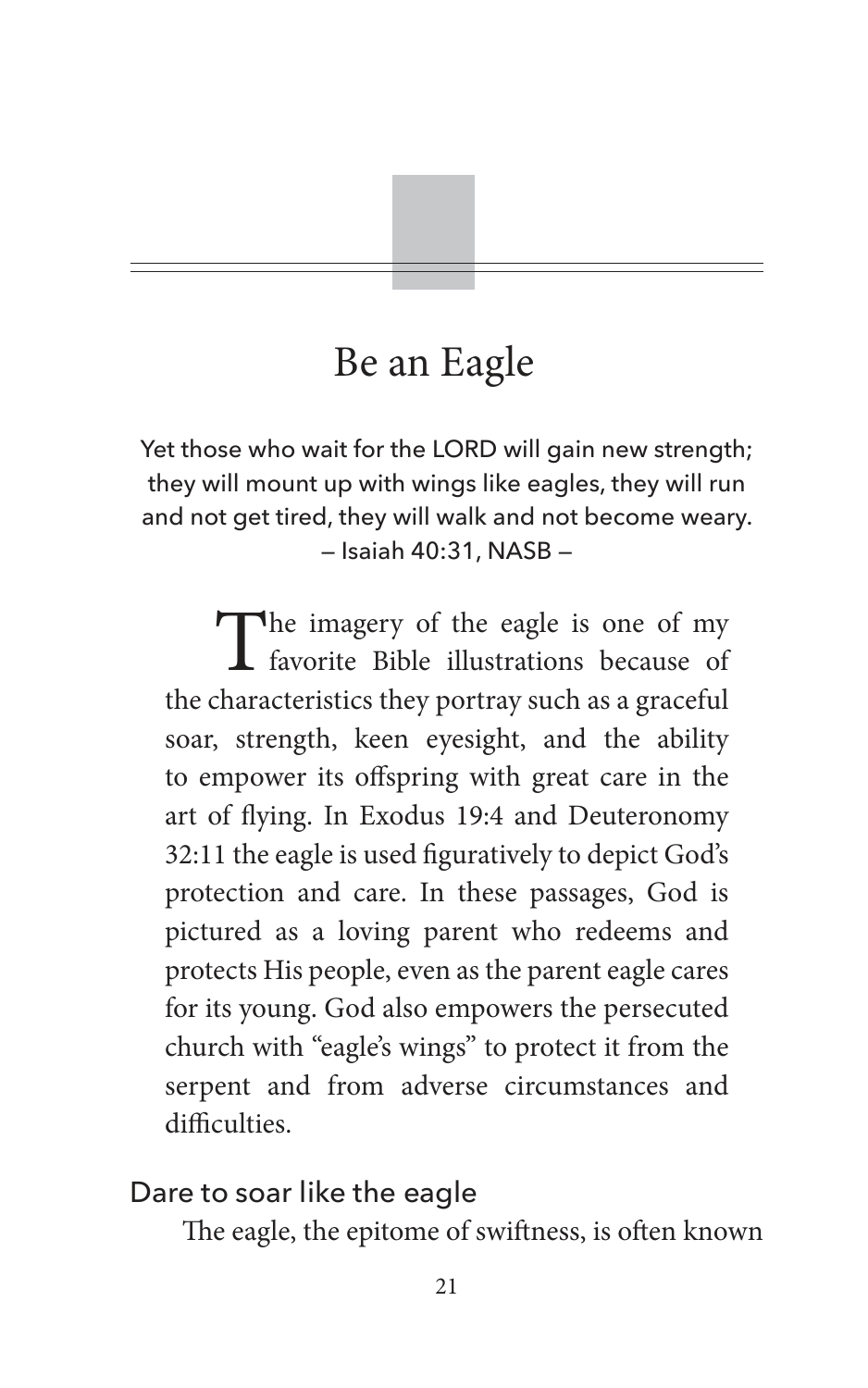to fly at a rate of 40 to 50 miles per hour. It can fly three to four miles in 10 minutes and sometimes flies to heights of more than 10,000 feet.

The eagle needs to work hard to take off. If it is on a rock, it takes small leaps to the air, opens its wings, and begins to fly. If it is on land, it jumps, beats its wings, and rises. Eagles can soar day after day by riding on the thermal air currents, stopping only to rest at night.

God has also given us the ability to soar. The key to overcoming spiritual weariness is to extend our arms and allow our life to be lifted high above the burdens of this world, by the sweet breeze of the Holy Spirit; lifting us above the stress, the past, criticism, and daily difficulties.

When all other birds try to flee from the storm and hide from the fierceness of it, eagles fly into it and use the wind of the storm to rise higher. It uses the pressure of the storm to glide higher without using its own energy. It is able to do this because God has created it with the unique ability to lock its wings in a fixed position in the midst of the fierce winds. We all face storms, but do not be afraid. Simply allow God to lift you above the storms.

### Dare to have the strength of an eagle

The strength and youthful vigor of the eagle is proverbial. Some eagles can carry geese, lambs, or other animals between 80-90 pounds. The power of an eagle's grip comes from its leg muscles, tendons, and bones. Its wings are also very strong; one of the largest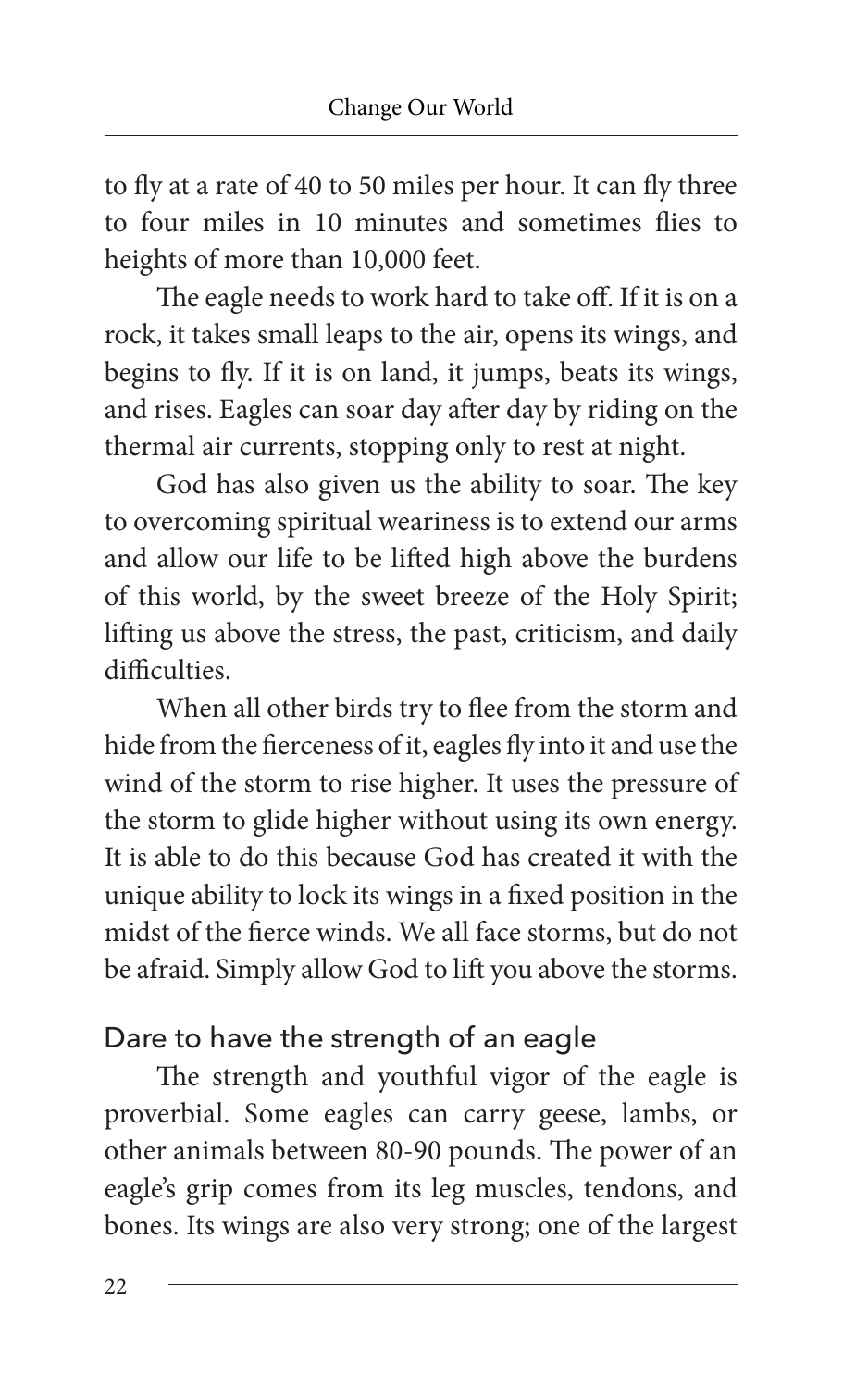wing-spans on record is that of an eagle with a wing span of 7.9 feet.

Our strength comes from God. The Bible suggests that we pray continually. Ellen White said, "In order that we may be kept by the power of God through faith, the desires of the mind should be continually ascending in silent prayer" (Prayer, p. 83). If we want to have the strength of a spiritual eagle, we need to constantly be in prayer mode!

#### Dare to see like the eagle

From a great distance away, the eagle uses its sharp vision to spot its prey. Rebecca L. Grambo, awardwinning author of more than 20 nature books, suggests that the eagle's vision is among the strongest in the

animal kingdom, with an eye-sight estimated at four to eight times stronger than that of the average human (Eagles, p. 11). The eagle has telescopic vision and can see a rabbit from two miles away.

Visionaries do not look at problems, they see the solutions, and they see opportunity.

As leaders, we need to be visionary. Visionaries do not look at problems, they see the solutions, and they see opportunity. Most visionaries fail many times because of opposition and a lot of resistance. Visionaries are sometimes misunderstood and criticized.

Your vision needs to be greater than your obstacles. The eagle-believers are like Joshua and Caleb, who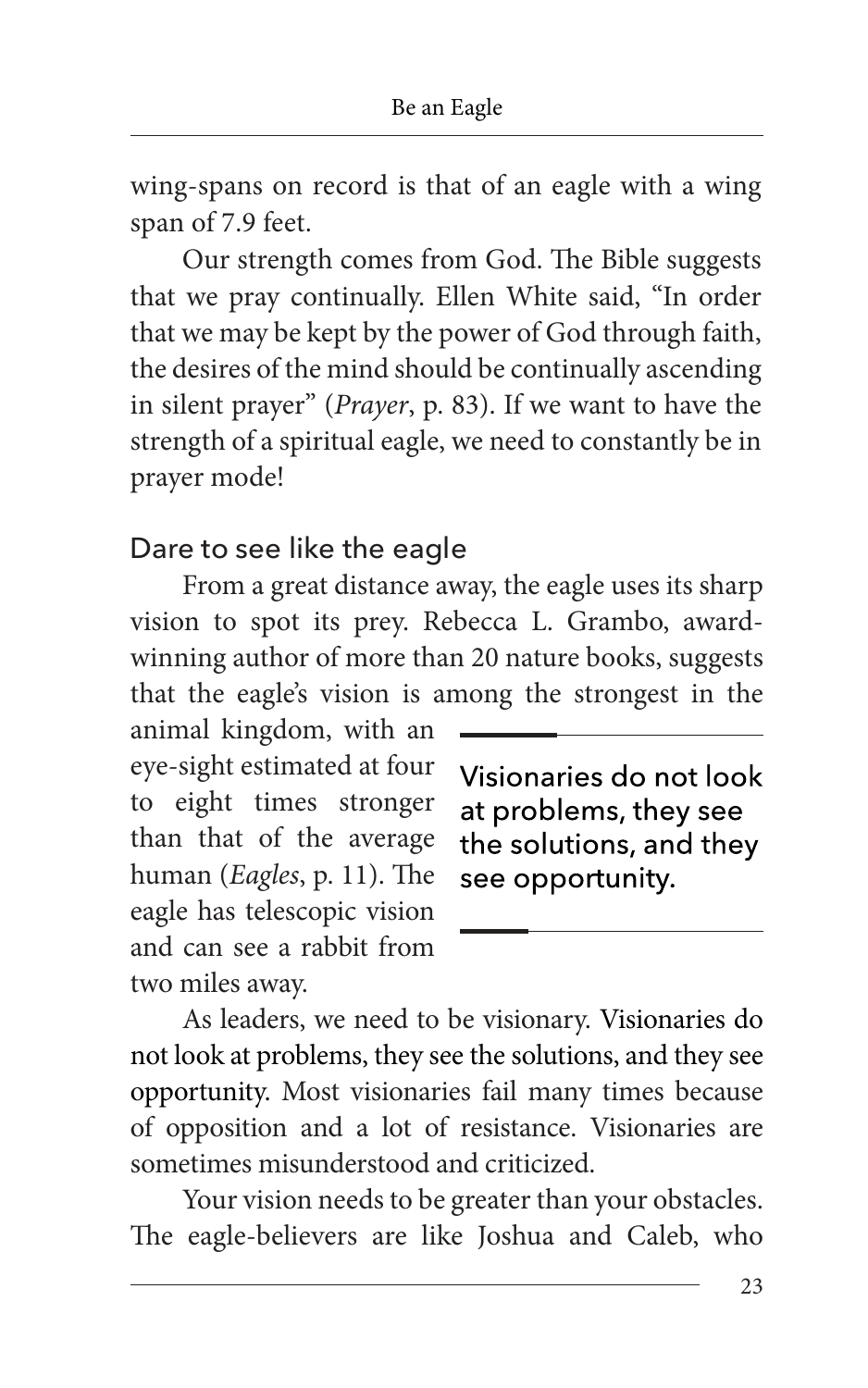see beyond present circumstances and are willing to conquer.

### Dare to empower like the eagle

In teaching its young to fly, the eagle is said to push them out of the nest high in the rocks, and then hover under them to catch them with its wings as they fall through the air. They empower them to fly and teach them how to survive. Our leadership is growing older and we need to empower our children, youth, and young adults for service. We need to give them the tools to live a life of service with a consecrated mind.

### Dare to be like Jesus

Jesus is like an eagle. He came to this earth and He dared to fly. He dared to keep His eyes focused on God. His relationship was with His Father on high. He received His strength through constant prayer. He saw what no one else saw. He saw beyond and envisioned His purpose of helping the needy and the sinner. He empowered His disciples to reach the world. Last, but not least, like an eagle, He died with open arms on the cross to save us and protect us. Dare to be like the eagle!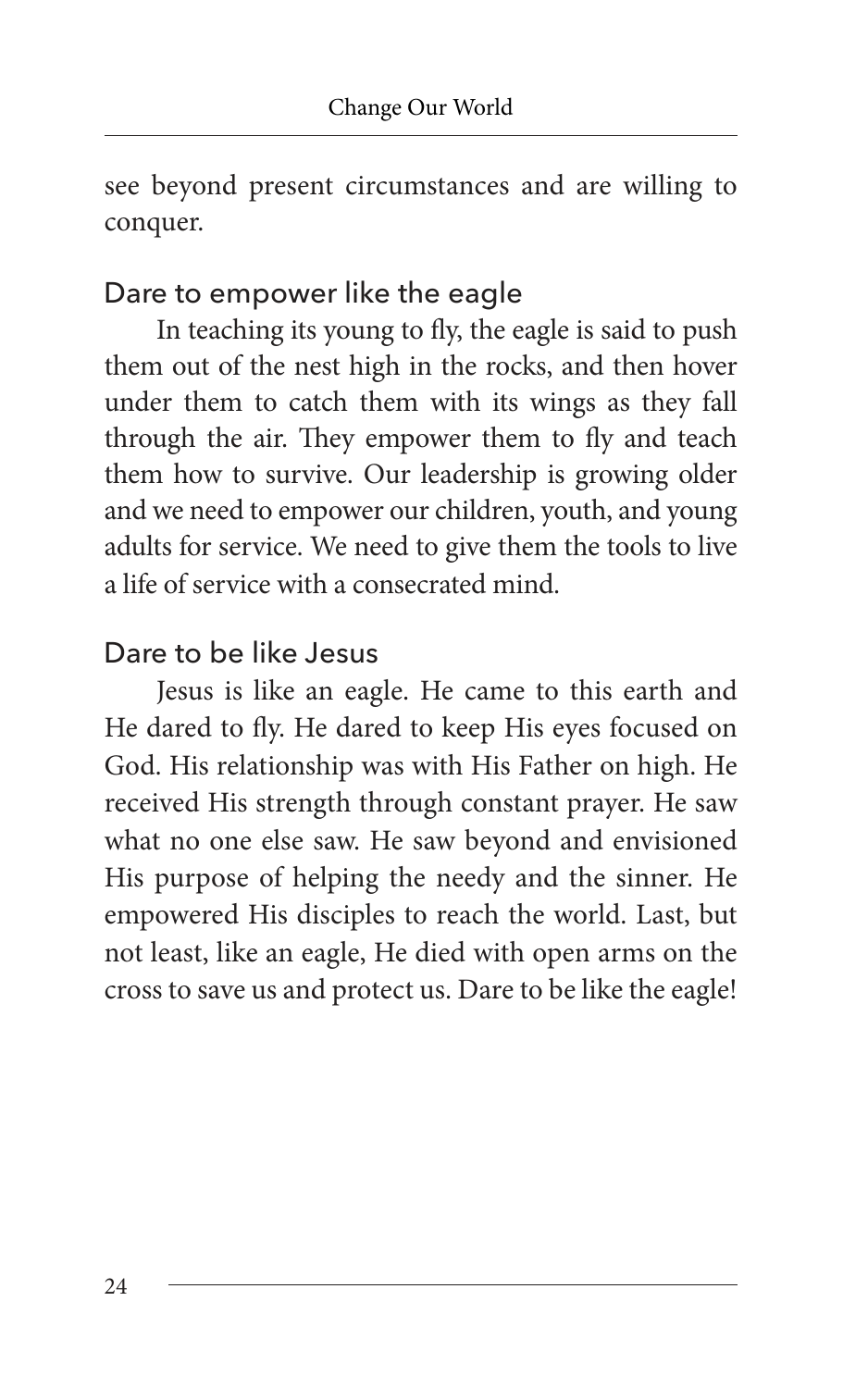# Dare to Dream

Don't let anyone despise your youth, but set an example for the believers in speech, in conduct, in love, in faith, and in purity. — 1 Timothy 4:12, CSB —

Whoever has stopped dreaming has started to die. No matter how old or young you are, never stop dreaming. Les Brown, motivational speaker and author, puts it this way, "You are never too old to set another goal or dream a new dream." Dreams keep you energized, hopeful, and give you a reason to move forward and fight.

Martin Luther is quoted as saying, "Even if I knew that tomorrow the world would go to pieces, I would still plant my apple tree." We all have dreams. It may be for a better relationship with God, a better relationship with a family member, getting a better job, getting a better education, or maybe increasing our income. Walt Disney once said, "First, think. Second, believe. Third, dream. And finally, dare." The dreamers that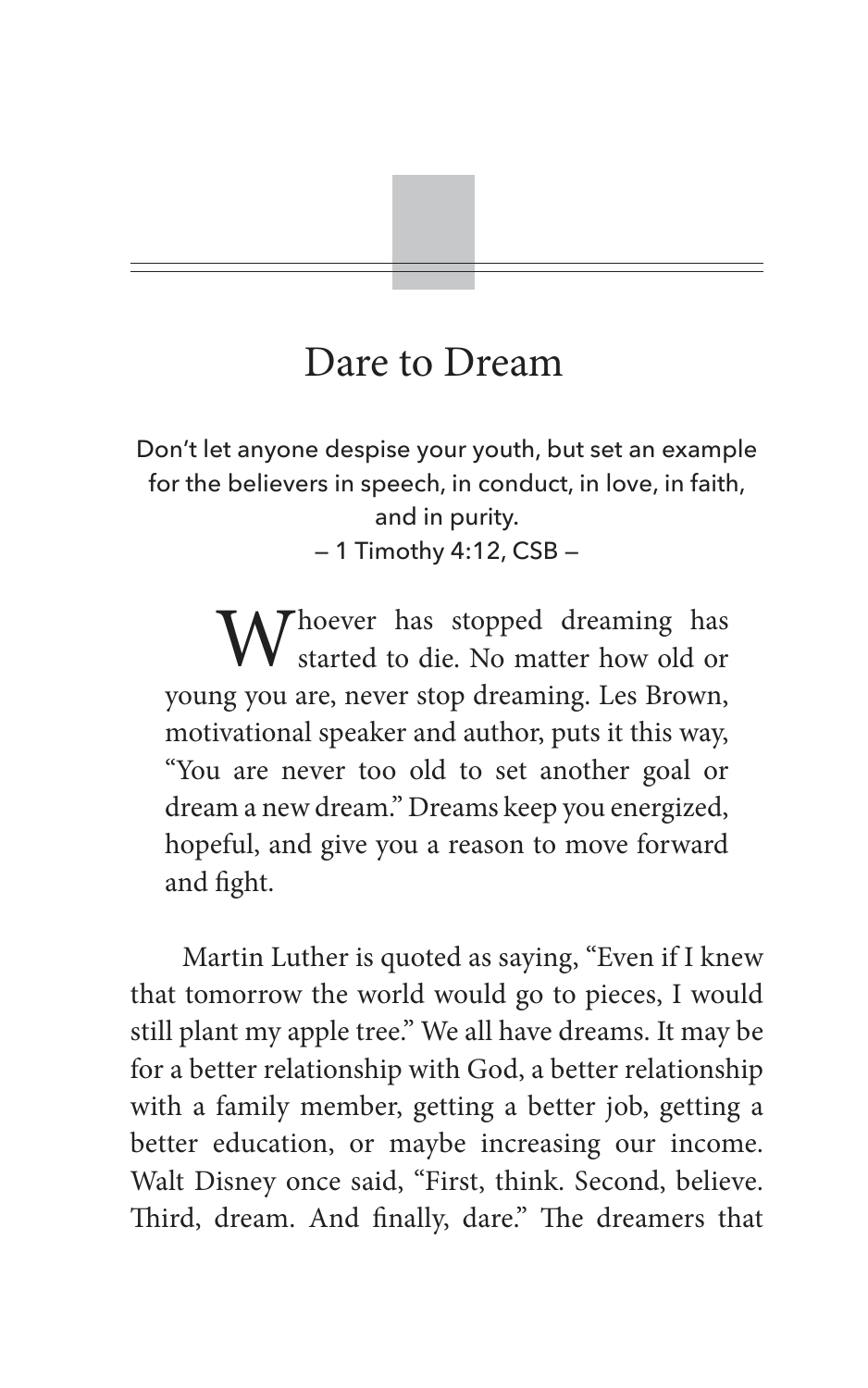have dared are the ones that have made a significant change in the world.

Ellen White said, "Many who are qualified to do excellent work accomplish little because they attempt little. Thousands pass through life as if they had no great object for which to live, no high standard to reach. One reason for this is the low estimate which they place upon themselves" (The Ministry of Healing, p. 498).

Why is it that so many of us never fulfill our dreams? What are your dreams? How can you achieve your dreams? I would like to share three steps to making your dreams become a reality.

### Step 1: Make sure your dream comes from God

A dreamer needs to learn that prayer is the main key to discovering their dream. The Bible says, "Ask and it will be given to you; seek and you will find; knock and the door will be opened to you" (Matthew 7:7, NIV). If you have a dream, ask God if that is the dream He has for you. Your dream must sync with God's dream for you. If you miss this, you might still acquire what you call your dream, however, you will never have the satisfaction and the peace that comes only when you live under God's dream for your life. So, make sure your dream comes from God.

### Step 2: Begin now

Time waits for no man and each minute counts. Do something every day that brings you closer to your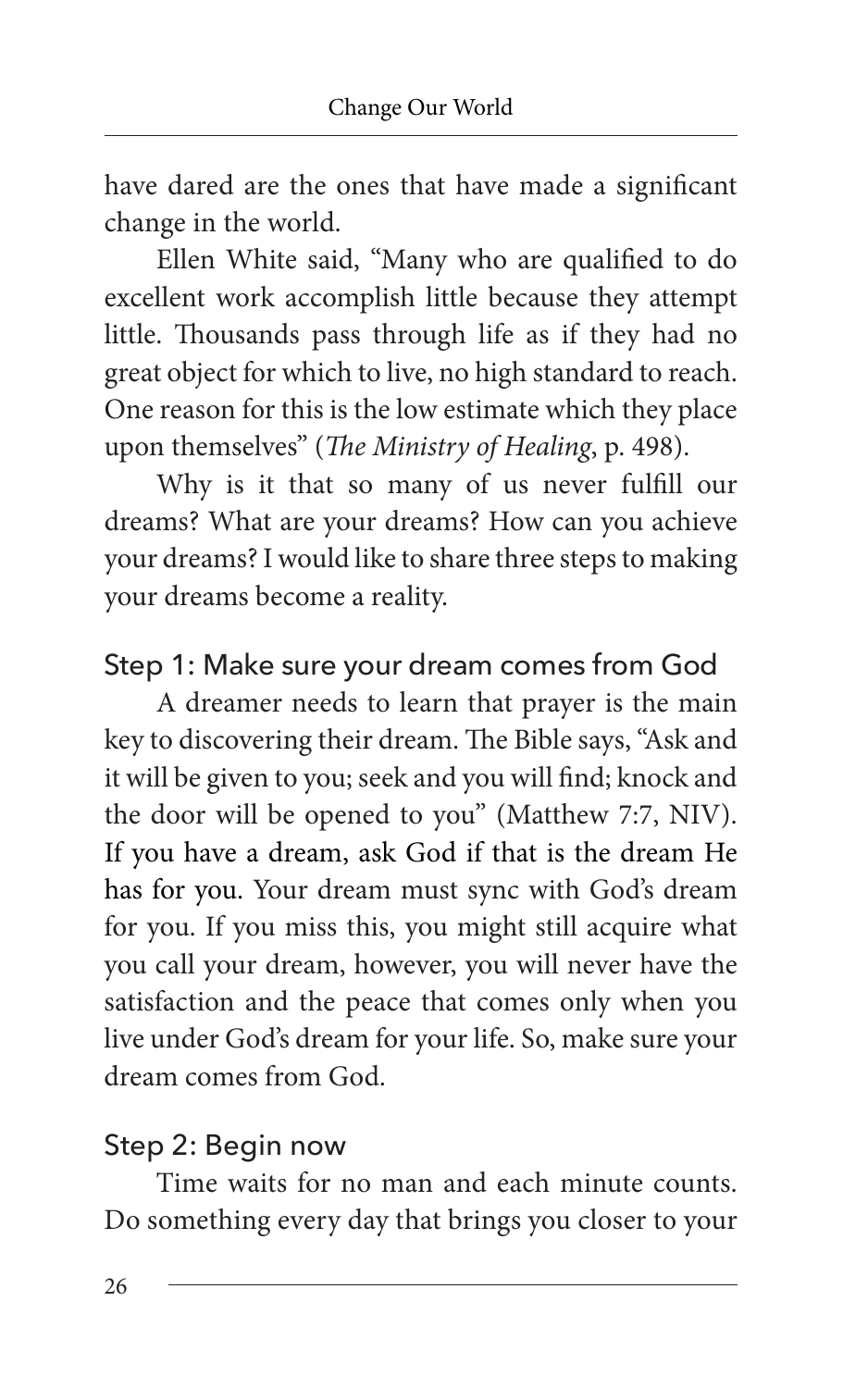dream. Be intentional. Do not give up on your dream just because it will take too much time to accomplish it. The time will pass anyway, and you will regret it. Begin now!

### Step 3: Be willing to pay the price

I concur with the retired general Colin Powell, who said, "A dream doesn't become reality through magic; it takes sweat, determination, and hard work." Most people with a dream give up before they even

start, because of the fear of failure. Remember that you obstruct your dreams when you allow your fear to grow bigger than your faith. The best example

If you have a dream, ask God if that is the dream He has for you.

of someone who was willing to pay the price for His dream was Christ. Jesus, in His daily living, relied on God's guidance. He did not waste time and was willing to pay the price to save us.

Sometimes life is about risking it all for a dream no one can see but you. Jesus did!

Dreams give people an incentive to live. Have you stopped dreaming? Can you dare to dream? Remember, make sure your dream comes from God; begin now and be willing to pay the price. I hope that your main dream will be to be with God for eternity.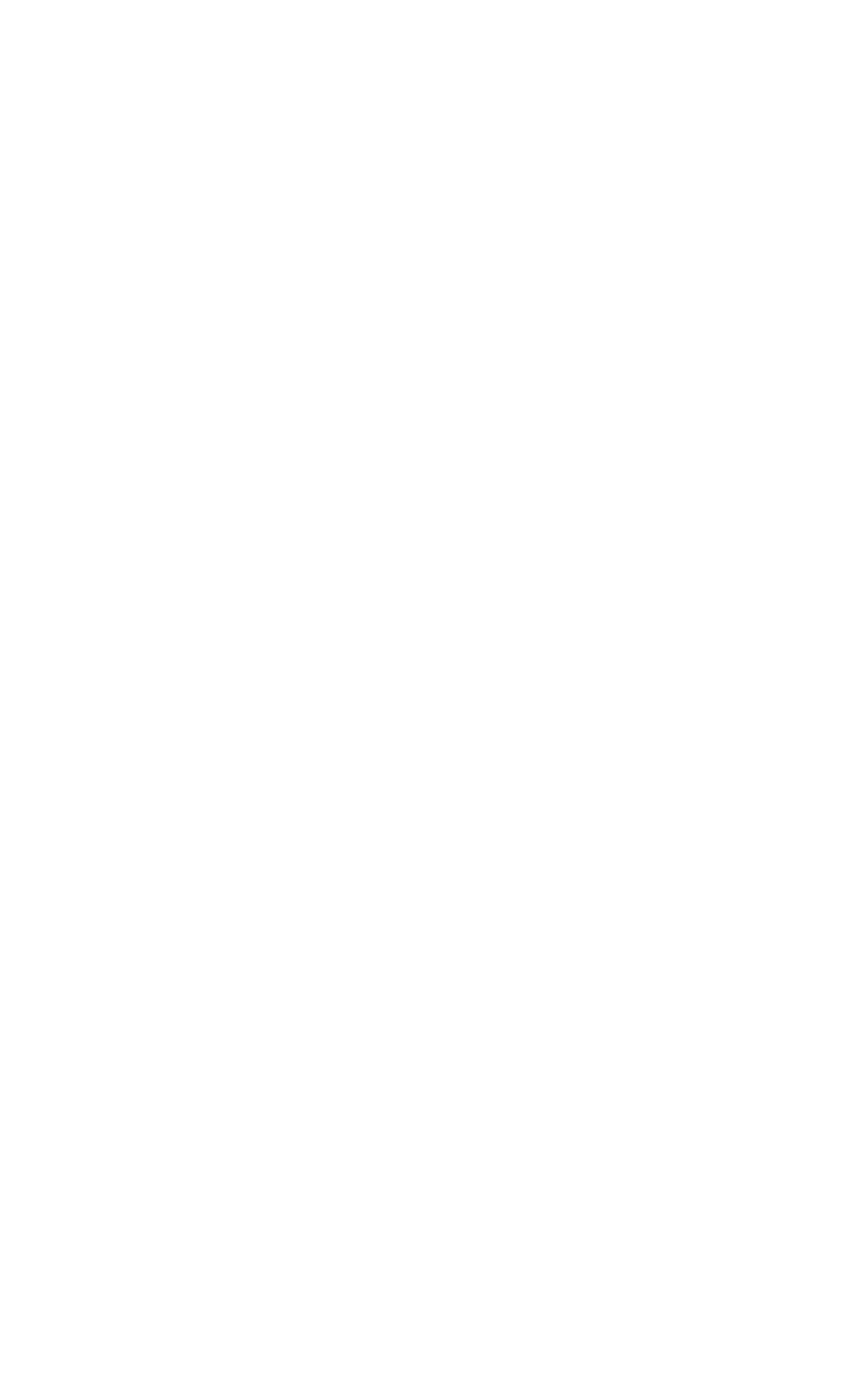# Care for Young Adults

Do not merely look out for your own personal interests, but also for the interests of others. — Philippians 2:4, AMP —

I love young adults; they are spiritual,<br>intelligent, and caring people. They love the church wholeheartedly, and they are looking to serve the church earnestly. However, many are leaving the pews, while others are disengaged. What can we do to alleviate this problem? I've learned three key components to young adult retention through my interactions with them.

### Key #1

Young adults are looking for a spiritual church. Christ offers the best example of a spiritual church. In the New Testament church Jesus did four critical things: He prayed, lived a genuine godly life, helped the needy, and empowered His disciples.

By Christ's example, He demonstrated that prayer was not an option, but the most needed activity in life. Throughout scripture, we find Jesus praying at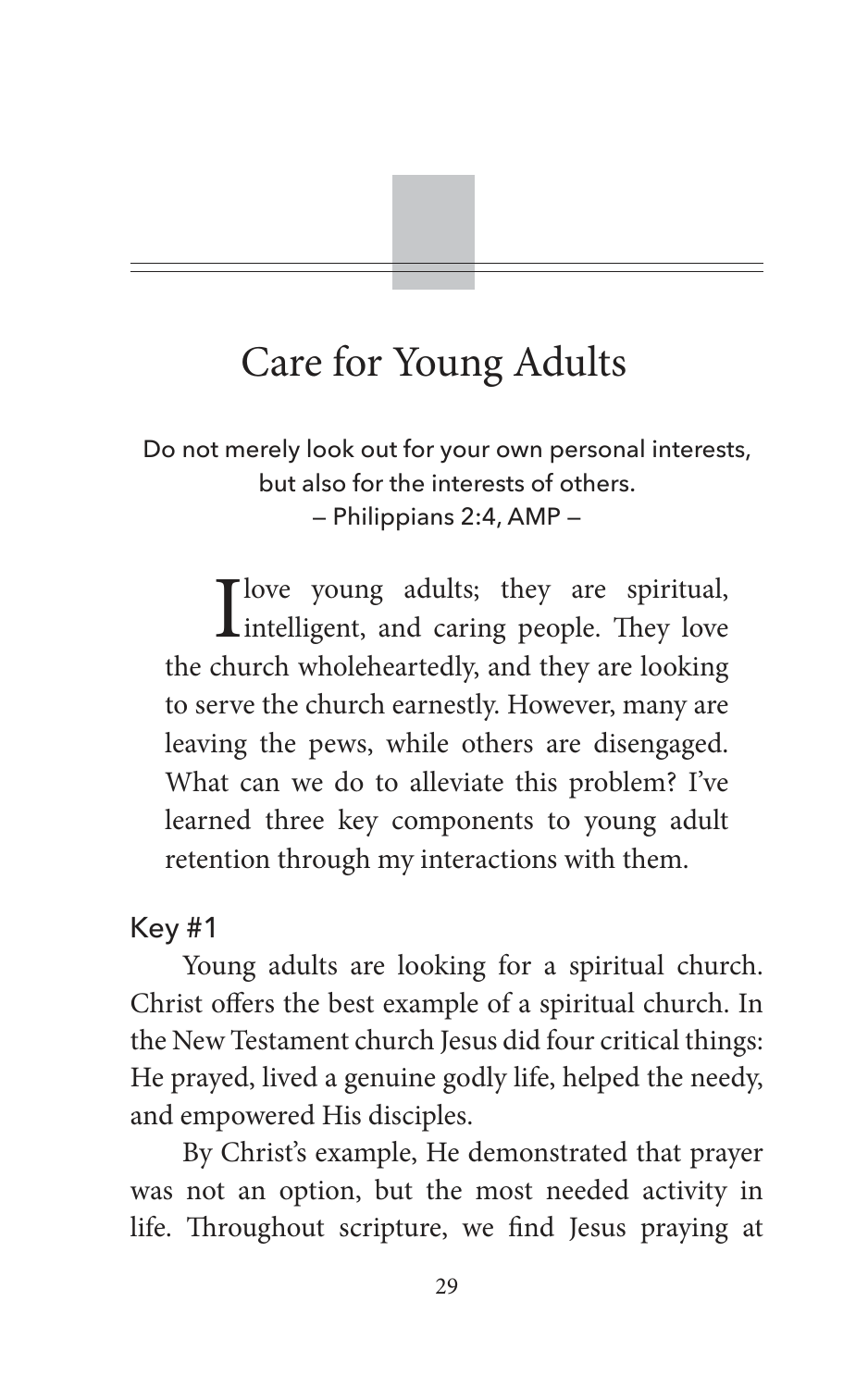every critical juncture. Jesus, at times, prayed all night (Luke 6:12). Every critical decision and activity was preceded by prayer—His baptism with the Holy Spirit and entrance into public ministry, commencing His evangelistic journey, selecting disciples, during His ministry, and before announcing to the twelve disciples His approaching death.

Jesus was genuine; He walked the talk. His life demonstrated His teachings. People wanted to be with Him because of His devoted life. Sinners and religious leaders alike were drawn to Him because of the life He lived. Jesus took time to help the needy and those suffering (Matthew 4:24). There was no town that Jesus' presence did not bring peace and healing. While His primary task was to save us from sin, He spent a great amount of time ministering to those in need, showing compassion.

Jesus deliberately empowered His disciples. For three-and-a-half, years He demonstrated how to live a life connected to God. Then He prayed for their unity (John 17), and sent them to preach the gospel (Luke 9: 1-27). He gave them authority and the Great Commission (Matthew 28). He sent the Holy Spirit to empower them to preach the Word until the end (Acts 1:8; Acts 2).

### Key #2

Young adults are looking for a church that really cares about them. In the study "Lost and Found: The

30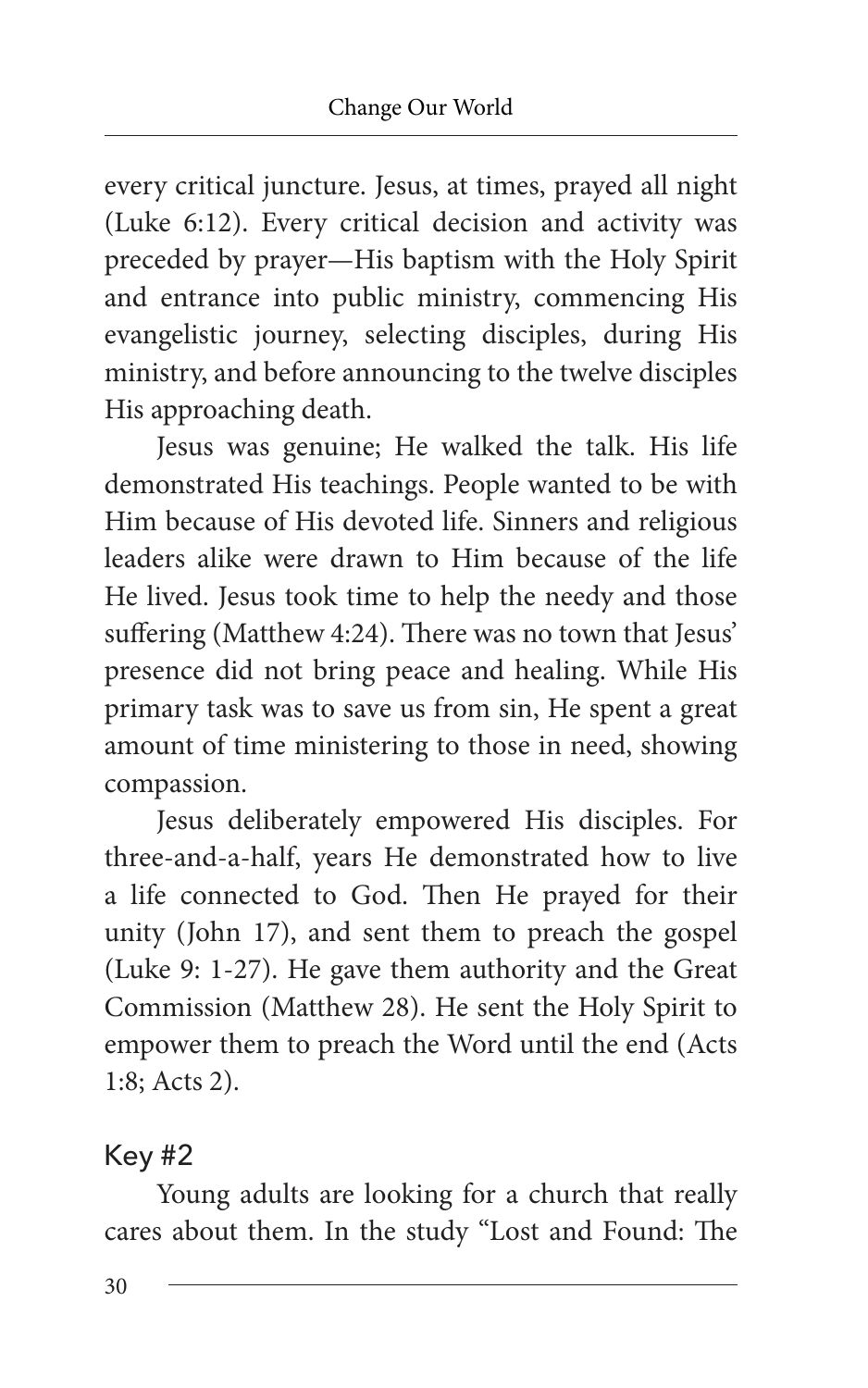Younger Unchurched and the Churches that Reach Them" by Ed Stetzer, Richie Stanley, and Jason Hayes, it is noted that 58 percent of 20-somethings would be more likely to attend church if people "cared for them as a person." Young adults thrive when the people in church demonstrate they really care about each other. When we care, we are devoted to each other, accountable to each other, call each other, and do things together. A church that cares demonstrates love in action; they reach out, and also provide a place for fellowship and hospitality. People who are lonely, discouraged, or afraid, can come to church and find help in their time of need.

### Key #3

Young adults are looking for a church that lives as a community. They love the idea of joining a small group in order to

A church that cares demonstrates love in action; they reach out, and also provide a place for fellowship and hospitality.

learn more about the Bible and Jesus. LifeWay research affirms that young adults are longing for com-munity and fellowship with peers, looking for ways to reach people in need, and are circling the church but not always finding a home in it. Young adults are looking for connection. Community with other young adults is extremely important in their lives. LifeWay research says young adults seek authentic answers in the Bible and Christian tradition that are best learned through participation in small groups. Making a difference is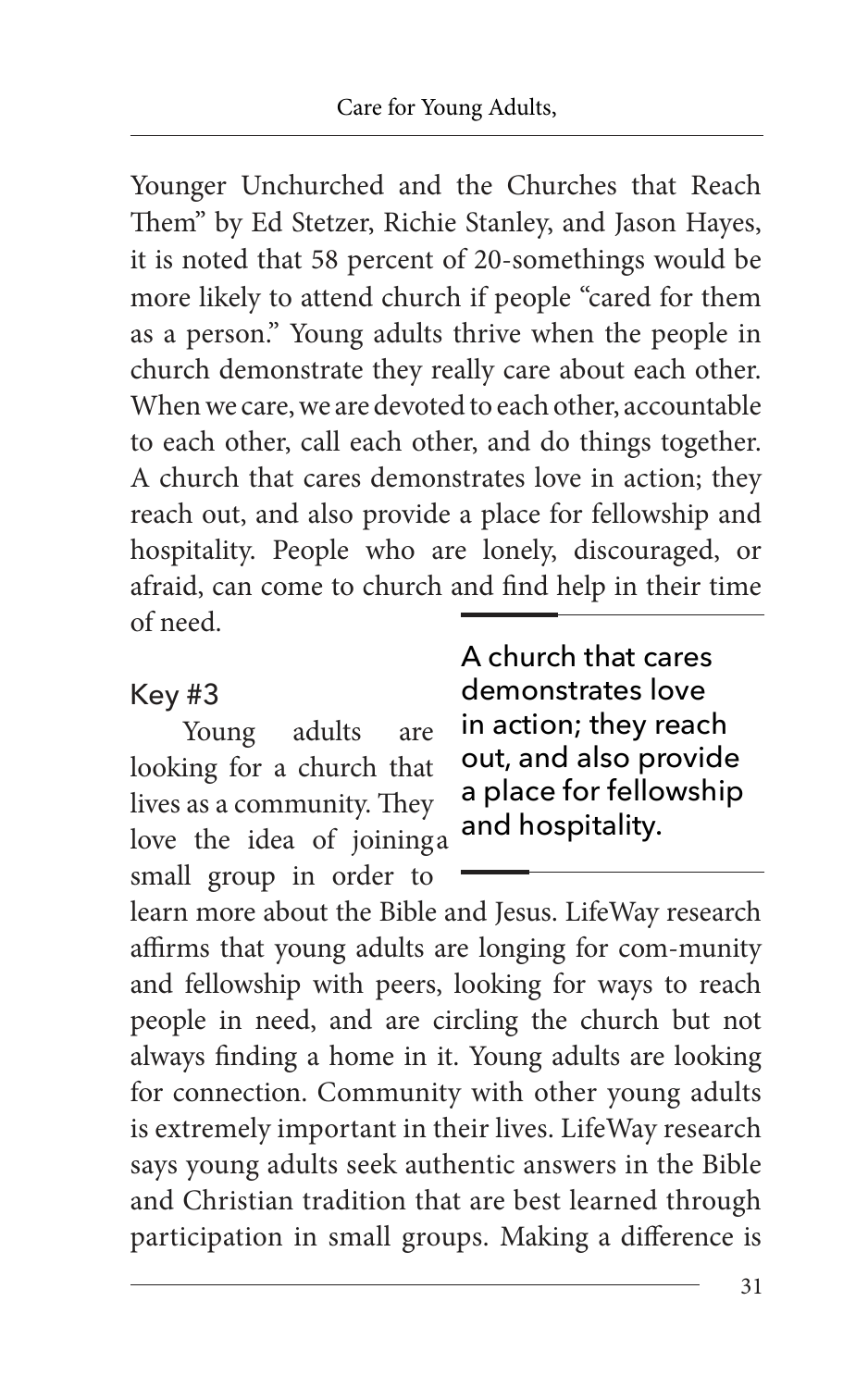essential, and is accomplished by providing opportunities to meet the needs of others on a regular basis. Social action is cited as the major reason uninvolved young adults would consider becoming part of a church.

Jesus was a young adult with young adult disciples. They fulfilled God's mission because Jesus' church was a reflection of His life. Jesus' ministry, as well as contemporary research, confirms and validates the fact that young adults will be drawn to a church that is connected to God, caring, compassionate, and lives as a community. We can easily retain and attract young adults by using the small group model in our churches, demonstrating genuine love and interest toward those inside and outside the churches, and living a life that mimics that of Jesus. Prayer is the first and most critical step in implementing this model. Throughout His earthly ministry Jesus demonstrated the power of prayer. A focused effort to be like Jesus and care for young adults in our churches can lead to a revival. Nothing short of a revival will lead to retention of young adults. Ellen White said it best, "A revival of true godliness among us is the greatest and most urgent of all our needs. To seek this should be our first work," (Selected Messages, vol. 1, p. 121).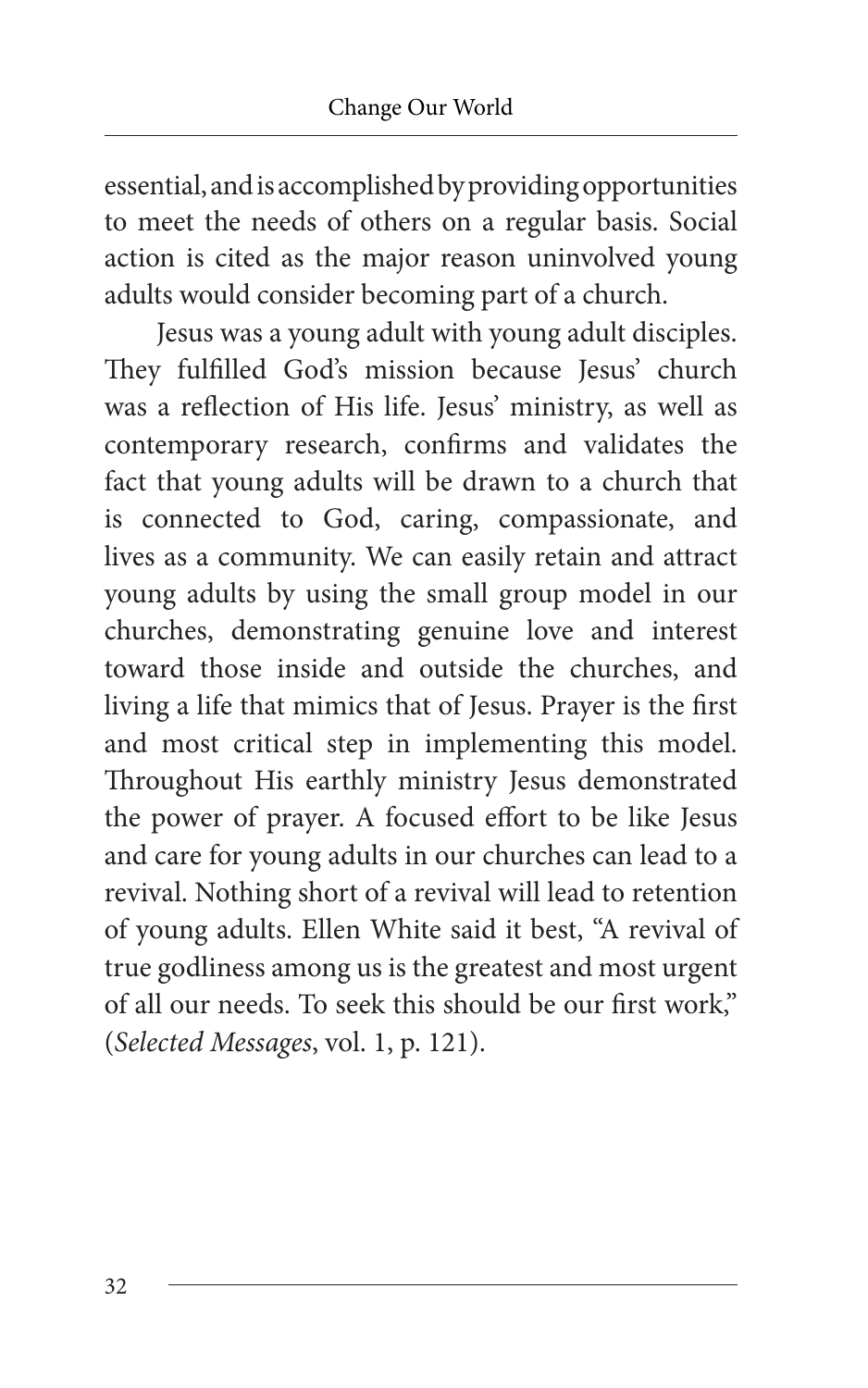# Learn to Forgive

Be kind to one another, tender-hearted, forgiving each other, just as God in Christ also has forgiven you. — Ephesians 4:32, NASB —

Throughout my ministry, I have seen<br>many youth, young adults, and adults many youth, young adults, and adults struggling with various battles in their lives. One of the most difficult battles is to be unforgiving. Once a young girl came up to me and said, "Pastor Peralta, I cannot forgive my mother; she hates me and she abandoned me." Another youth from Michigan told me, "I hate my father for being unfaithful to my mother." I remember on another occasion after I finished preaching to thousands at a youth retreat, a church elder told me that he can't forgive his son for the horrible things he has done to his family. At one time or another we have all been wronged or hurt by someone. The question is, "How can we forgive when it hurts so much?" The Bible says, "Be kind and compassionate to one another, forgiving each other, just as in Christ God forgave you."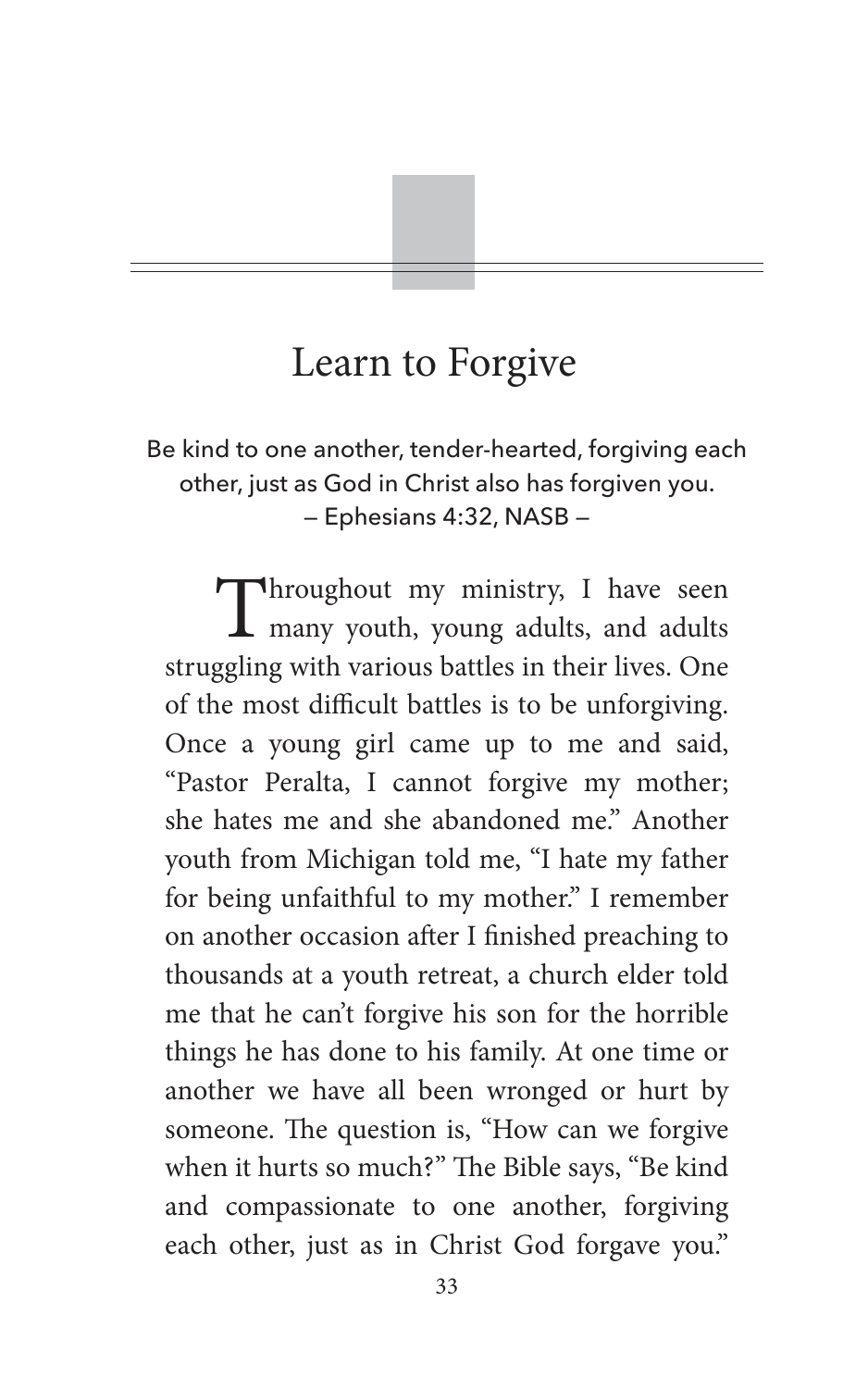(Ephesians 4:32 NIV) The Bible is clear when it states that we need to "forgive one another," but how and where do we begin?

### What is forgiveness?

Forgiveness means dismissing a debt. Forgiveness is the act of pardoning an offender. In the New Testament, forgiveness denotes a dismissal or release of penalty when someone has wronged you. In other words, when you grant forgiveness, you dismiss the debt owed to you. June Hunt, author of How to Forgive When You Don't Feel Like It, suggested that forgiveness is dismissing the demand that others owe you something, especially when they fail to meet your expectations, fail to keep a promise, or fail to treat you justly. Additionally, I say that forgiveness is to extend love and mercy; to give a gift of grace and compassion. Forgiveness is a decision to let go of resentment, bitterness, and thoughts of retribution. You might think that forgiveness is excusing the wrongdoer, but instead it is acknowledging that unjust behavior is without excuse, while still pardoning the offender.

### How can we forgive when it hurts so much?

One thing to remember is that to not forgive will add more pain to your wounds. When you refuse to forgive you become stagnant and you are drained emotionally. A pattern of not forgiving will dominate and harden your spirit. It's important to note that forgiveness is a journey: the deeper the wound, the longer the journey,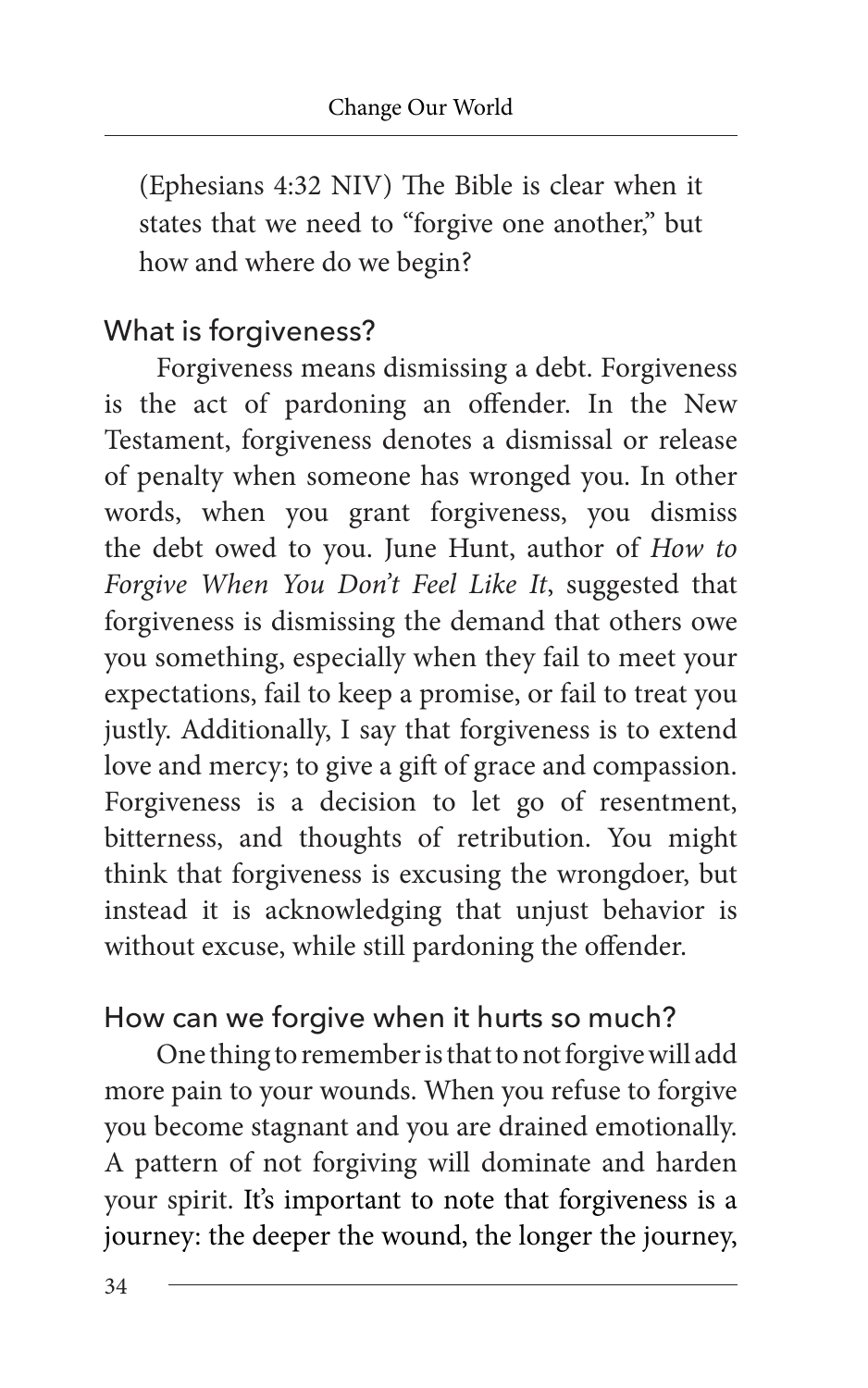but the deeper your relationship with God, the quicker this journey can take place. So, begin your journey with God. Ask God to do in you what you cannot do for yourself. Ask for the healing power of the Holy Spirit. Allow the Spirit to start a healing process in you, and recognize the benefits of forgiving. Louis B. Smedes once said that "When we forgive, we set a prisoner free and discover that the prisoner we set free is us."

Forgiveness is not something we do for others; we do it for ourselves. Mary Karen's last words in her

journal entry before her death in the Virginia Tech shooting was, "When deep injury is done to us, we never recover until we forgive; forgiveness does not change the past, but it does enlarge the future."

Almost everyone has been hurt in life by the actions, words, and

It's important to note that forgiveness is a journey: the deeper the wound, the longer the journey, but the deeper your relationship with God, the quicker this journey can take place.

attitudes of others. Perhaps your father mistreated you, your parents' divorce hurt you, your classmate offended you, a teacher dispraised you, a relative violated your trust, your mother criticized you, or you've experienced other offenses. These wounds can leave you with longlasting feelings of anger, bitterness, or even revenge, but if you don't forgive, you might be the one who pays the most. Pray for a heart of forgiveness toward those who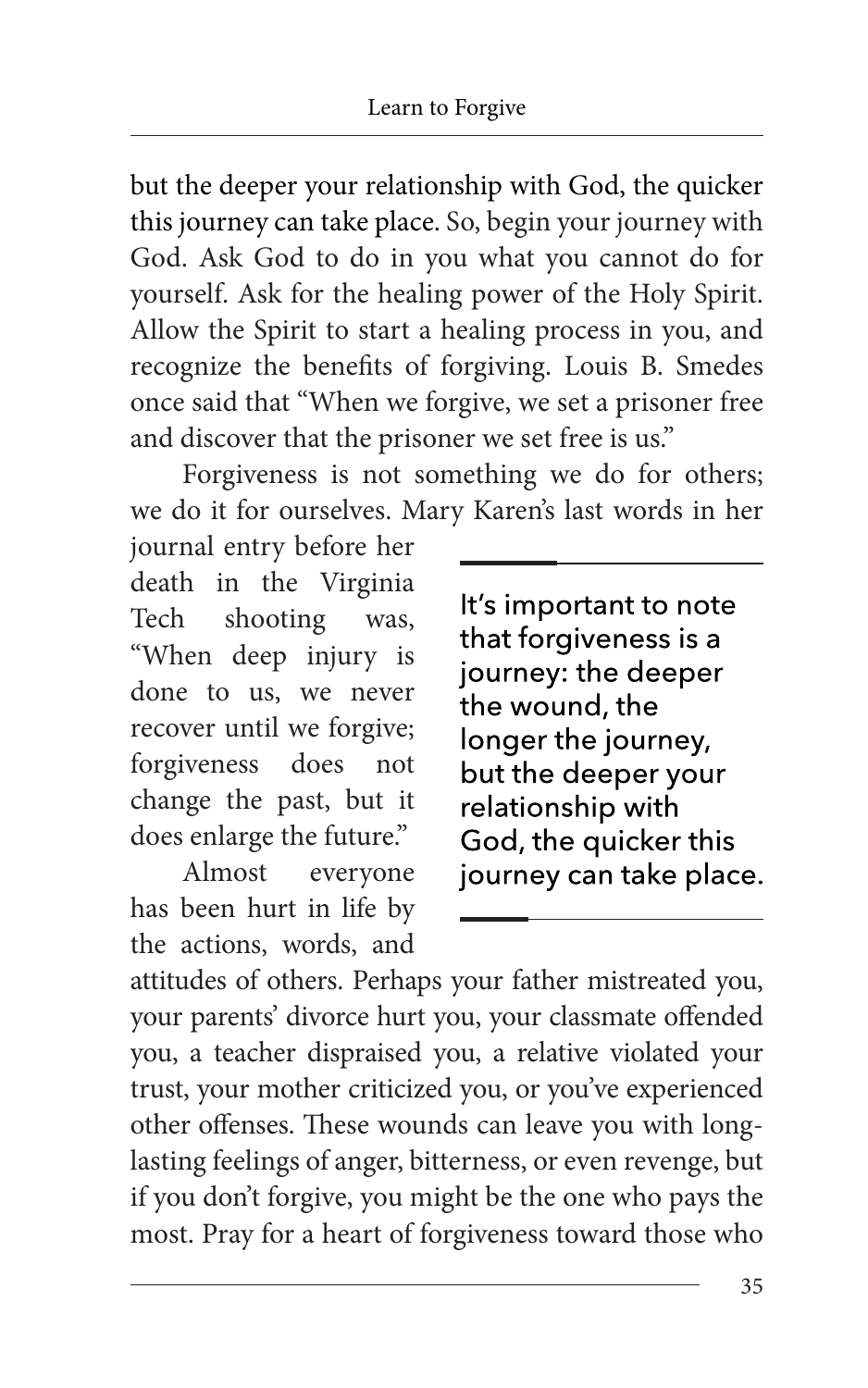have hurt you. Forgiveness is a supernatural response empowered by God. It takes time, that's why it's a journey; but when you let go, you become free. You can purpose in your heart from today onward to embrace forgiveness, hope, and love.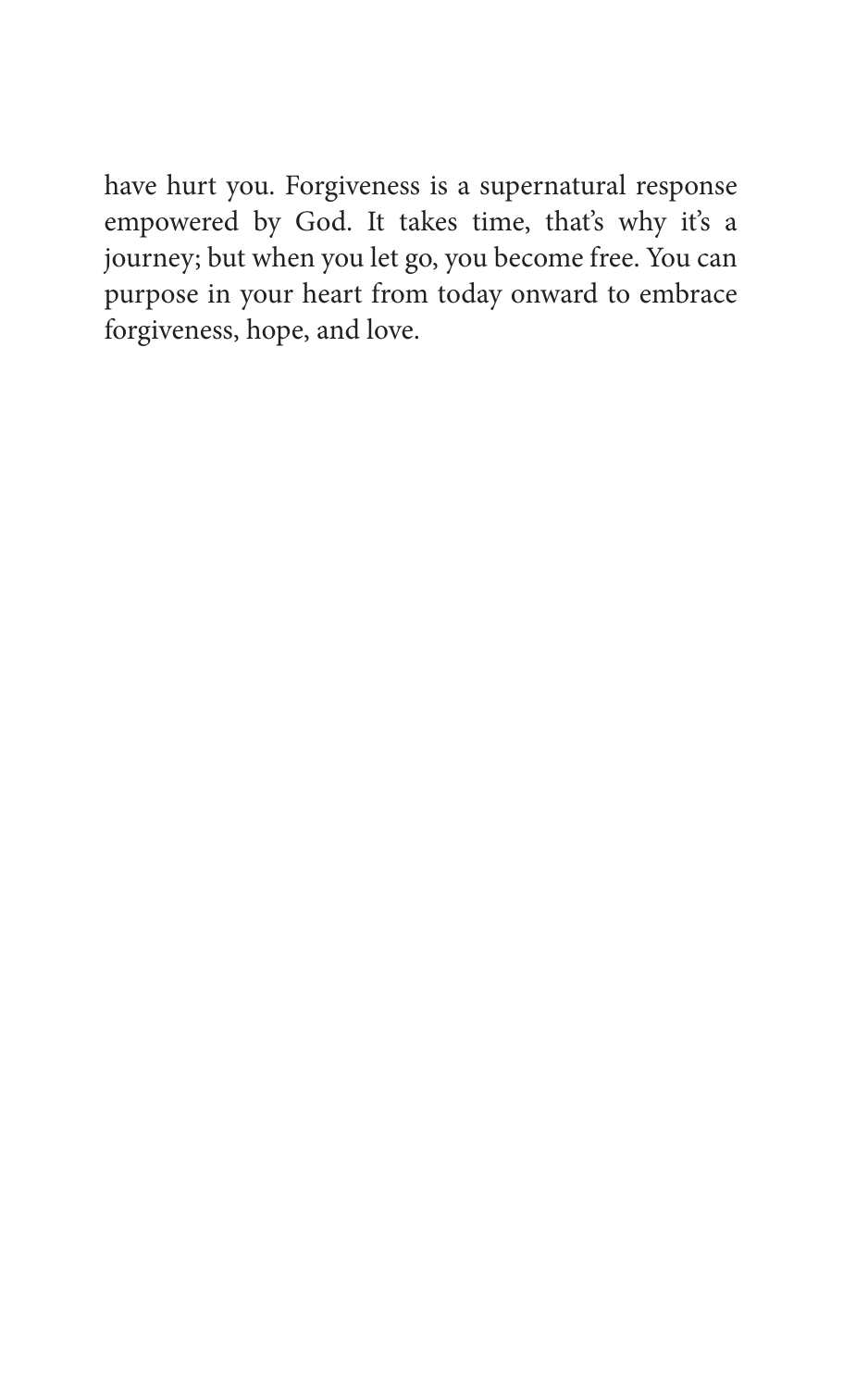# Be Compassionate

Finally, all of you, be like-minded, be sympathetic, love one another, be compassionate and humble. — 1 Peter 3:8, NIV —

J esus lived a compassionate life. Compassion was an integral part of His ministry. He was compassion in the flesh. Everywhere He went He demonstrated a compassionate attitude toward others. One of the most famous stories in the Bible is the parable of the Good Samaritan. This parable portrays not only how compassionate we need to be, but how compassionate He has been with us. Jesus is the Good Samaritan.

The word compassion is a very profound word that means to suffer with and empathize with the one who suffers. Compassion is caring for the less fortunate who need a solution to their desperate situation. It is paying close attention to a person who has been disgraced and doing something to bring grace back to their life. Compassion is the response to the suffering of others with a sincere desire to help. Compassion motivates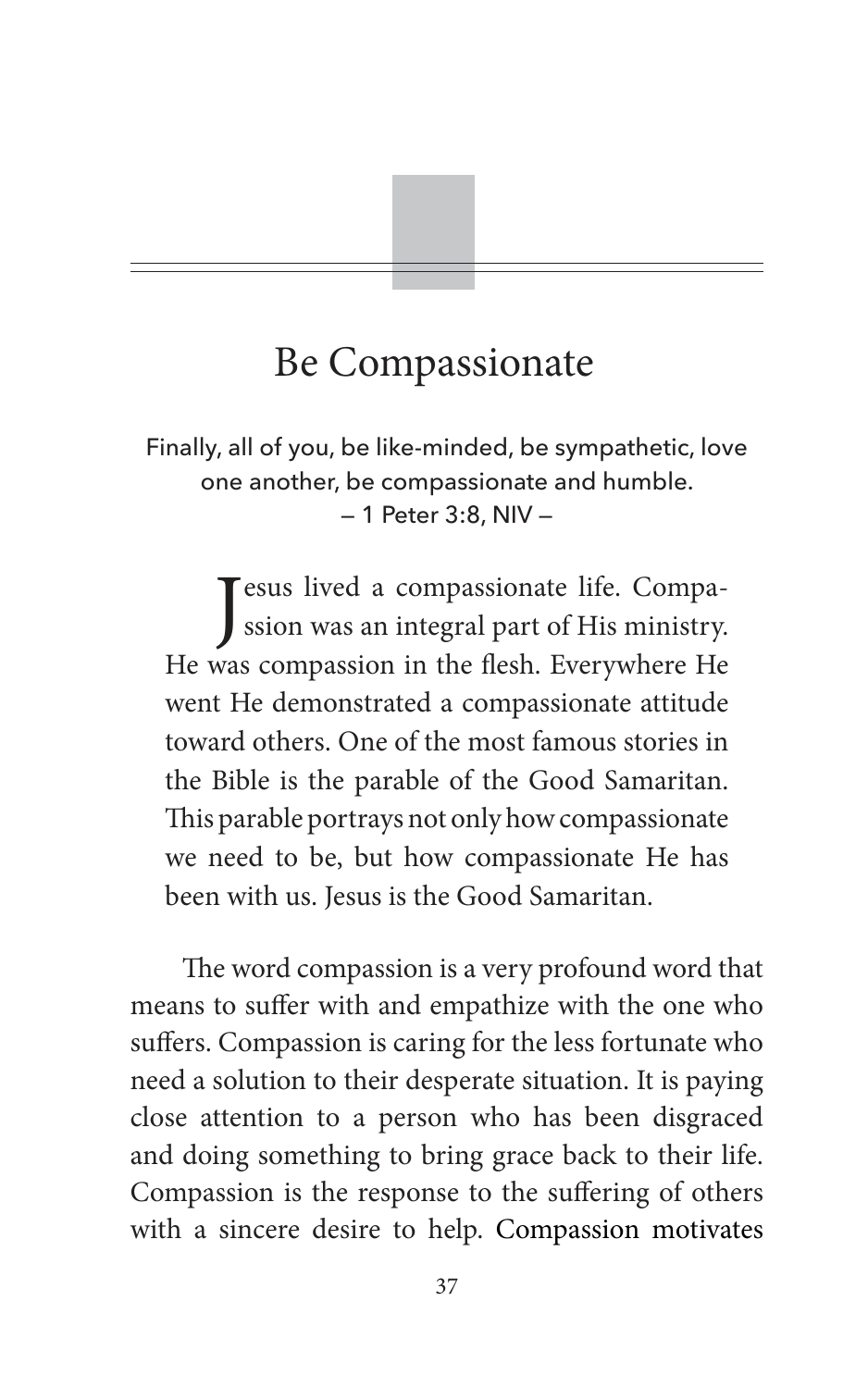people to go out of their way to help those who hurt physically, spiritually, or emotionally. Compassion is being in direct contact with individuals in need in their environment. Compassion is preaching the Word through our actions. But some of us have lost sympathy and compassion. The Scripture says that at the end of time we would lack love in our lives (Matthew 24:12). Not because it's necessary, but because this world has withdrawn from God. God is love. The closer you are to Him, the more love is injected into your DNA. In

**Compassion motivates** people to go out of their way to help those who hurt physically, spiritually, or emotionally.

order to continue having compassion, we need God in our lives.

We have become distanced from God. This world is full of hate and therefore lacks compassion. The devil wants

to take away your sense of belonging. He wants to take away your principles and anything that God has given you. He wants to put you in a position of shame with your family and church. He wants to take away your dignity, self-esteem, and spiritual life. His goal is to destroy all of us. He wants to keep us distanced from God to numb our sense of compassion.

The Bible calls us to show compassion for one another. "And the word of the Lord came again to Zechariah: 'This is what the Lord Almighty said: "Administer true justice; show mercy and compassion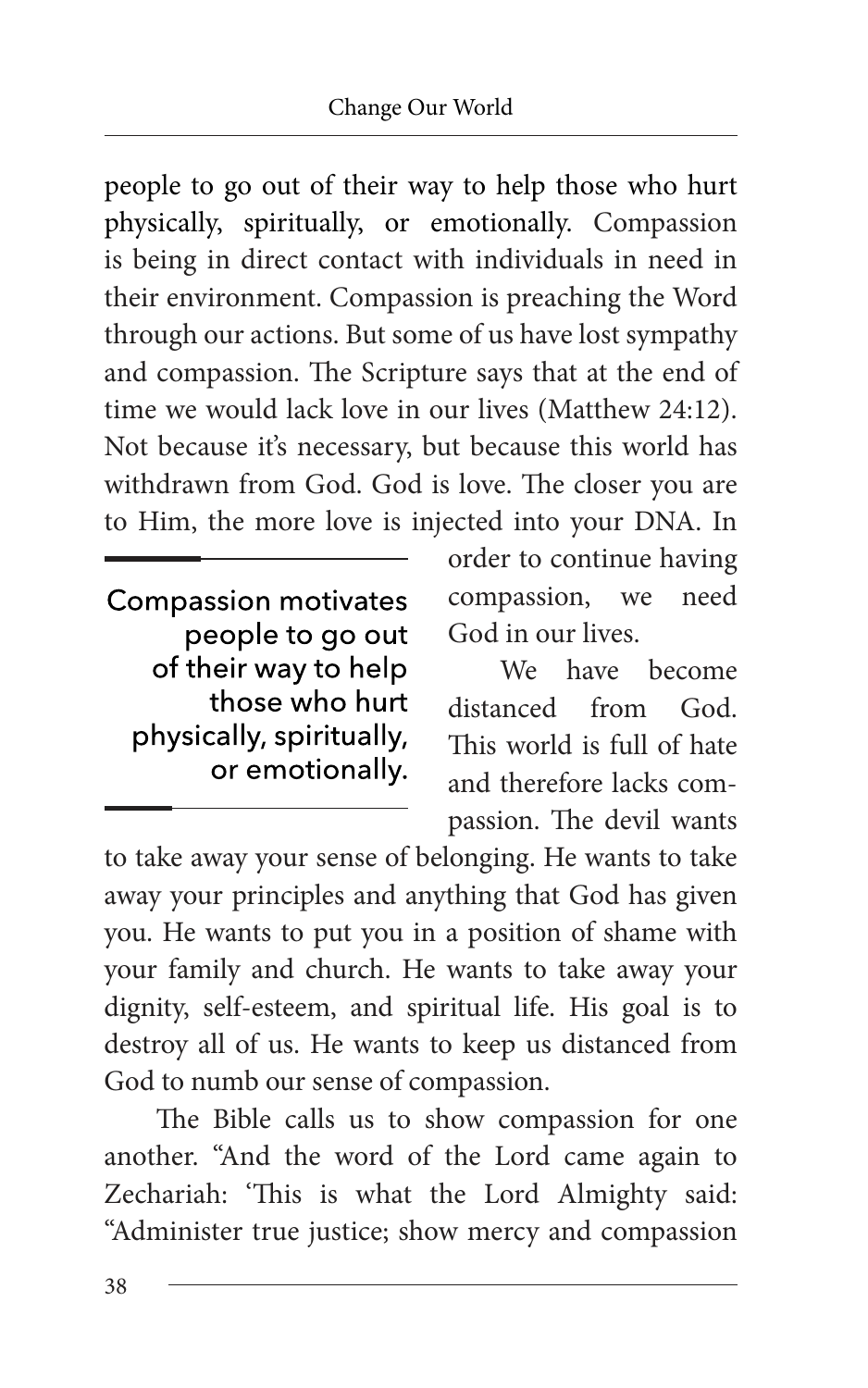to one another. Do not oppress the widow or the fatherless, the foreigner or the poor. Do not plot evil against each other" (Zechariah 7:8-10, NIV).

Jesus tells us in the Bible that there is a need to show compassion. "When he saw the crowds, he had compassion for them, because they were harassed and helpless, like sheep without a shepherd. Then he said to his disciples, 'The harvest is plentiful, but the laborers are few; therefore pray earnestly to the Lord of the harvest to send out laborers into his harvest'" (Matthew 9:36-38, ESV). "Therefore, as God's chosen people, holy and dearly loved, clothe yourselves with compassion, kindness, humility, gentleness, and patience" (Colossians 3:12, NIV).

Just as Jesus was known for living a compassionate life, we should be known by everyone around us for our acts of compassion. It's God's will for us to show compassion to one another. Decide today to draw near to God so you can be filled with love and compassion.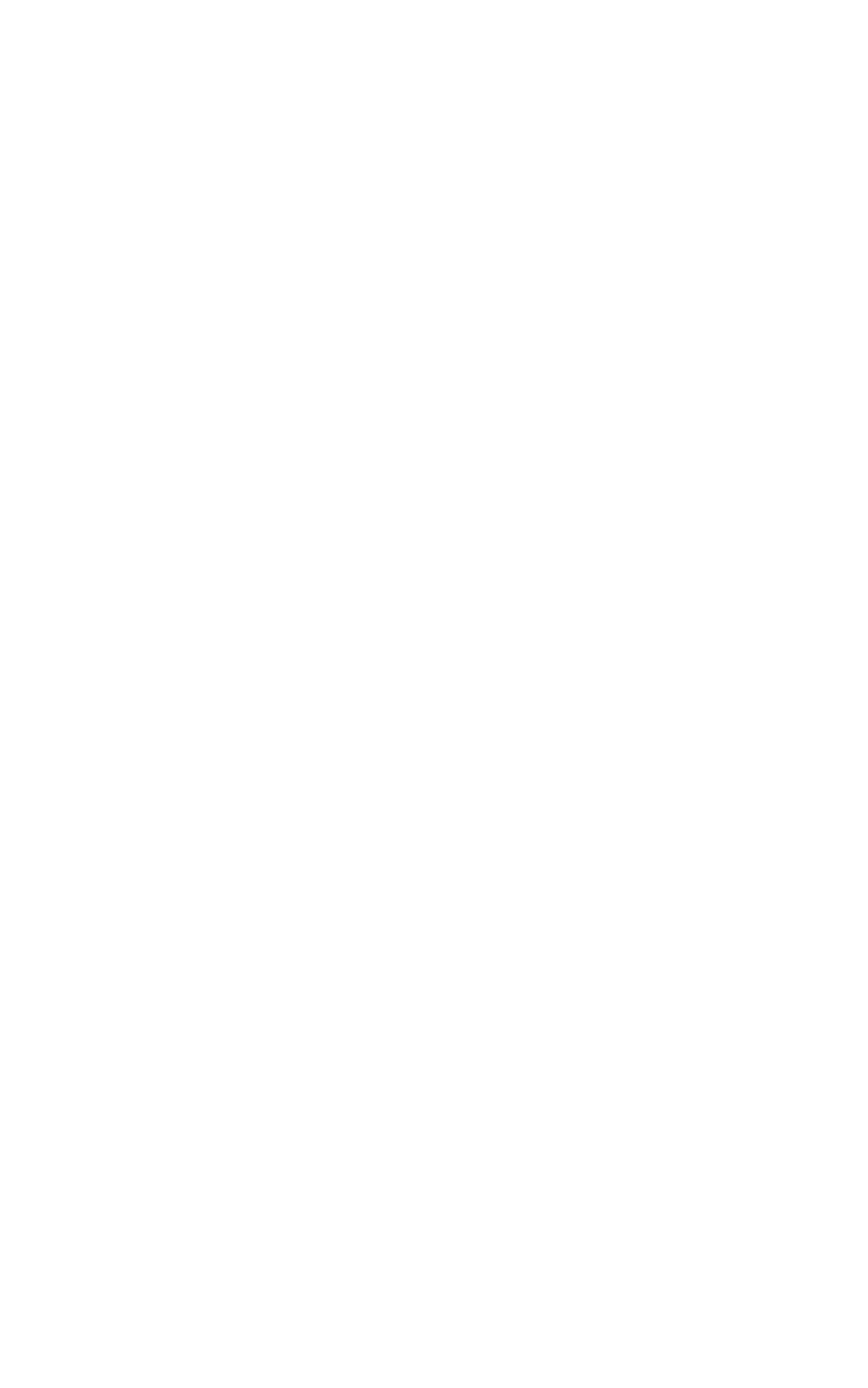# Dusty Disciples

He appointed twelve that they might be with Him and that He might send them out to preach — Mark 3:14, NIV —

Who likes dust? Most of us don't, and some people are even allergic to dust. However, I believe God wants us to become dusty. You may ask, "Are you sure?" Yes, God selected twelve young adults to become His dusty disciples and change the world. In the New Testament, those who follow Jesus are called disciples 269 times. So, the New Testament is about discipleship; I would even say, "dusty discipleship." What is a dusty disciple? There are two main characteristics of a dusty disciple.

### What is a dusty disciple?

#### 1. Someone who wants to be with Him

Jesus called His disciples to be with Him and then He sent them to preach (Mark 3:14). This is very important in discipleship. The first thing we ought to remember is to be with Him. A call to discipleship is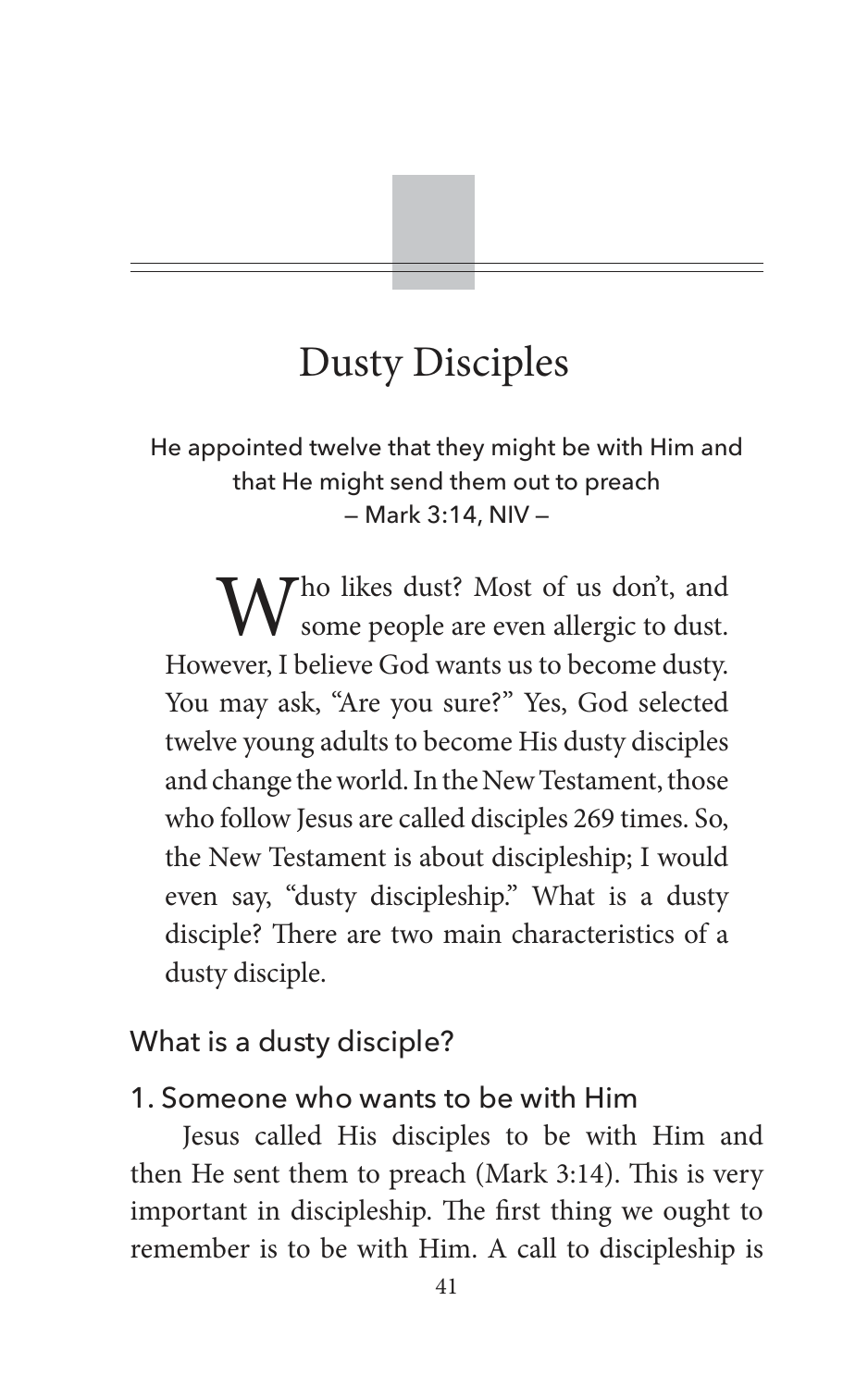first a personal call to follow Christ. There is no other option; we must spend time with Jesus. His calling is for us to be with Him not just occasionally, or when we need Him, but consistently and permanently.

Discipleship is about dedicating our thoughts and energy into being with Christ. Prayer and Scripture are two ingredients that help us to stay close to Him. Through prayer we speak to God, and through His Word He speaks to us. The Bible says, "Pray without ceasing" (1 Thessalonians 5:17, NKJV). In the book The Kneeling Christian, it states, "We may be assured of this: the secret of all failure is our failure in secret prayer" (p. 14). Ellen White wrote that [Jesus'] "humanity made prayer a necessity and a privilege. He found comfort and joy in communion with His Father. And if the Savior of men, the Son of God, felt the need of prayer, how much more should feeble, sinful mortals feel the necessity of fervent, constant prayer" (Steps to Christ, p. 93). Amazing! Prayer and the study of God's Word are critical for every true dusty disciple of Christ.

### 2. Someone who wants to become like Him

I have learned a lot from my wife Martha. She is an inspiration and a blessing to our ministry. We try our best to travel together, and one thing I have noticed is that the more I am with her, the more I know about her and learn from her. As disciples, the more we are with Jesus the more we will become like Him. Jesus said, "A disciple is not above his teacher, but everyone when he is fully trained will be like his teacher" (Luke 6:40, ESV). A disciple needs to be like his master. What you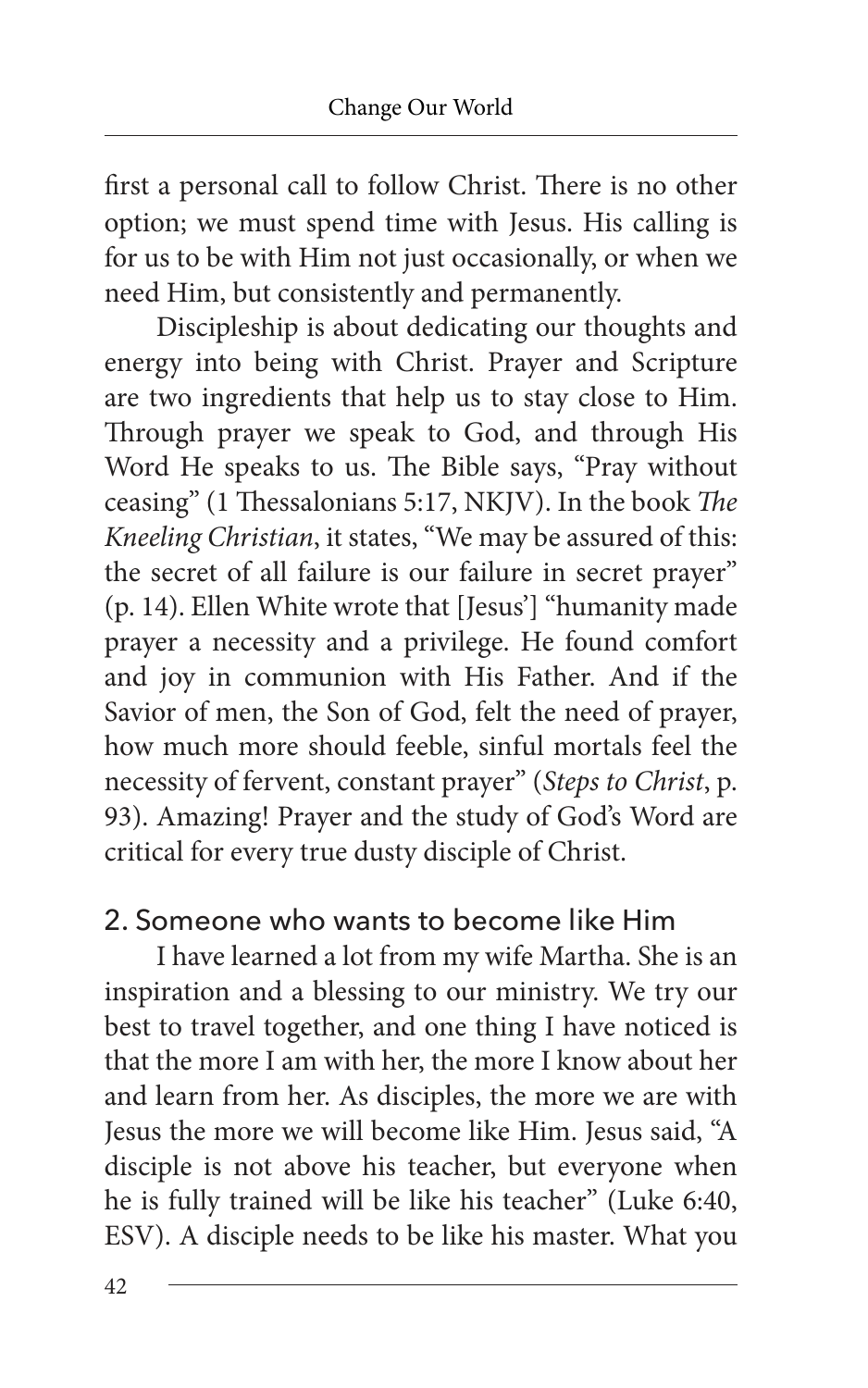behold you become. The closer we are to Jesus the more we will look, act, think, and talk like Him. When Jesus said to the disciples, "Follow me," it was because He saw that they could become like Him.

Disciples emulated the overall lifestyle of the Master; focusing more on conduct than knowledge. There is phrase in the Mishna that is interpreted as saying, "May you be covered in the dust of your rabbi." The ancient

disciple had to be so close to his master, that the dust rising as he walked would cover them. Greg Ogden says, "The disciple is focused on imitation rather than information, seeking to emulate his

The closer we are to Jesus the more we will look, act, think, and talk like Him

or her master and incorporating the master's life into his or her heart and life" (Transforming Discipleship, p. 86). Becoming a disciple of Jesus does not happen automatically. It's a training process. Discipleship is a journey, a process of a holistic growth toward maturity. Therefore, disciple-ship means following Christ, becoming like Him to the point where we resemble Him. We need to get so close to Him that we become dusty disciples.

Dusty discipleship is more about becoming and being, than doing. Discipleship goes beyond what I can do for God, it's what can God do in me and through me. I like to put it this way: a disciple is someone who wants to be and become like Jesus. If we want to change the world, we need to become dusty disciples.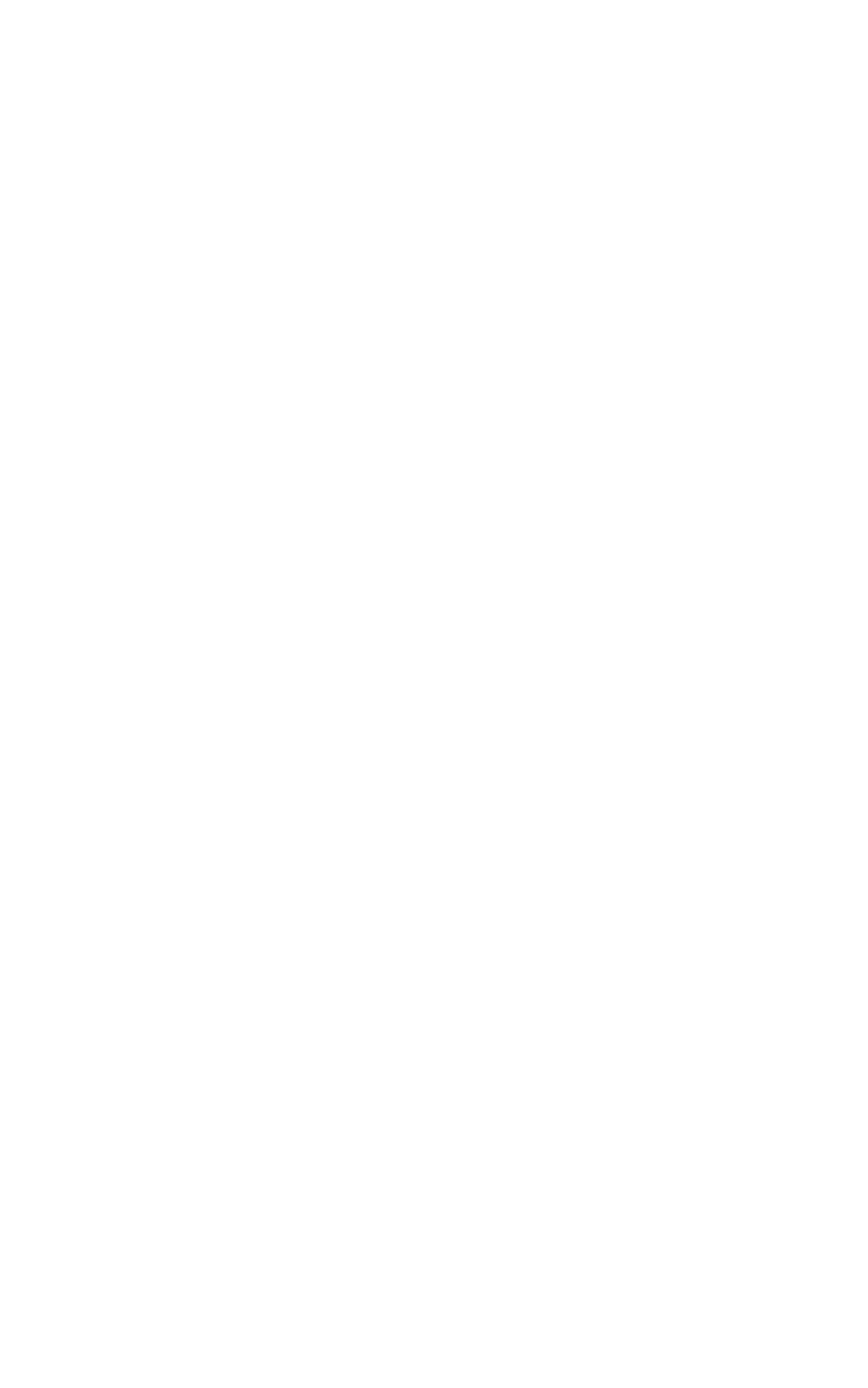# Let the Spirit Cover You

The angel answered, "The Holy Spirit will come on you, and the power of the Most High will overshadow you. So the Holy One to be born will be called the Son of God." — Luke 1:35, NIV —

### God Called the Girl, Mary

Mary's calling is a direct message of hope and encouragement for the young people. In New Testament times, women got married at an early age. Mary was probably fourteen years old when God called her. She was engaged to Joseph; engagements were very serious contracts between two families. Any infidelity or sexual misconduct could result in death by stoning and dishonor to the family (Deuteronomy 22:23, 24).

Mary was likely a poor young orphan from Nazareth whose only close relative was her cousin Elizabeth. The name Mary, or Miriam, is derived from an Egyptian word that means "cherished" or "beloved;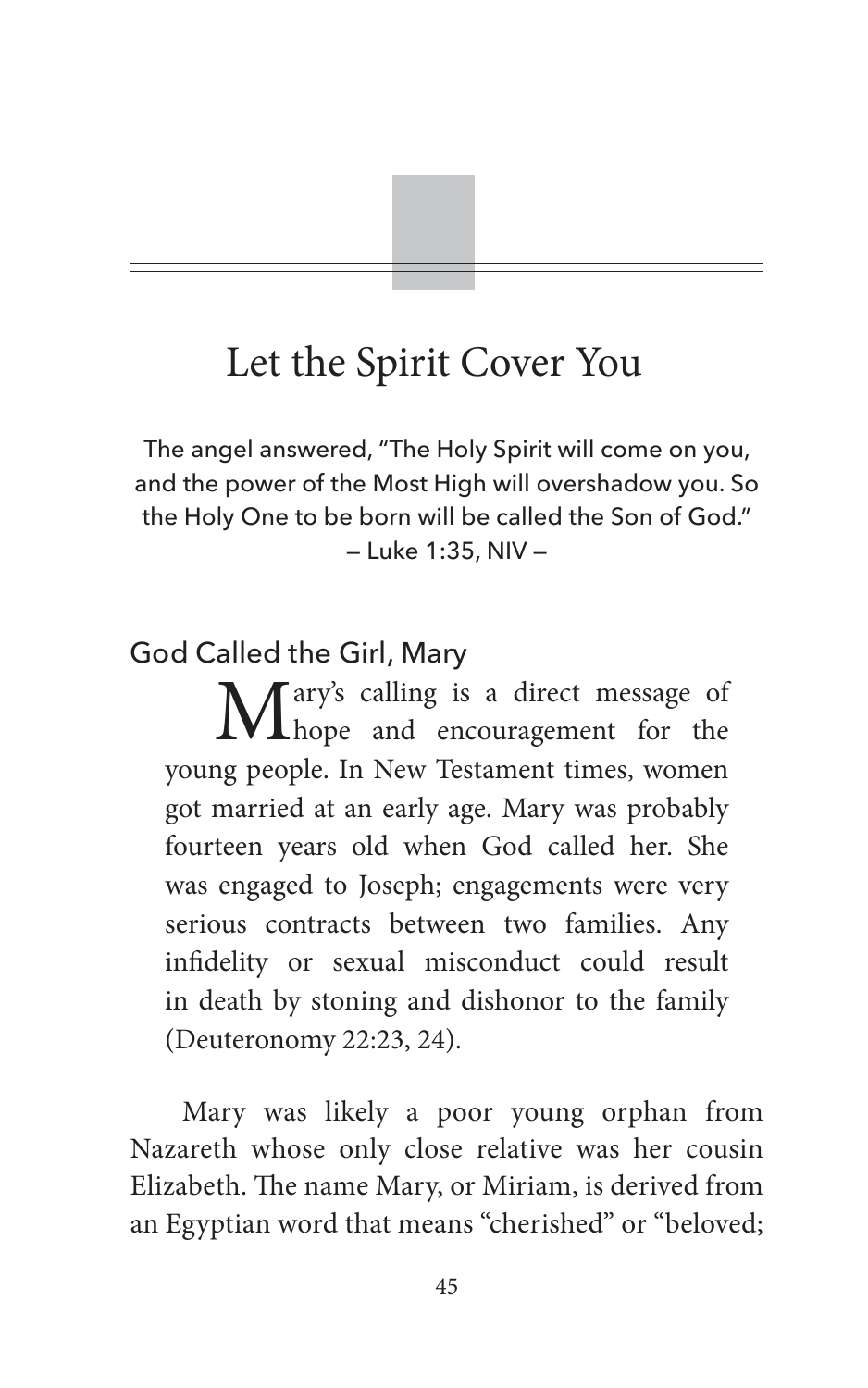but in Hebrew, one of the meanings of the root mar means "bitter." Nazareth was a small village of approximately two thousand people. The inhabitants of Nazareth were proverbially a rude and less civilized class largely influenced by the Gentiles. In the Holman Illustrated Bible Dictionary, Jerry Batson points out that they had "an unpolished dialect, a lack of culture, and quite possibly a measure of irreligion and moral laxity" (see John 1:46). No wonder Gabriel said to Mary, "Greetings, you who are highly favored! The Lord is with you" (Luke 1:28, NIV). In the Greek, the word for greetings is a present active imperative, meaning "be full of joy" or "continue to rejoice." Mary should rejoice because of God's grace. She now joins the list of those in the Bible who found favor before God (Genesis 6:8; 19:16, 19; Exodus 33:13). This phrase was used in contexts where God's people are told to rejoice because God is about to deliver them (Joel 2:21–27, Zechariah 9:9).

Although she was a godly woman, it was by God's grace that Mary was chosen. The phrase "highly favored" is used for all of God's people and is an idiom for God's special activity in someone's life (Exodus 33:12, 17; Acts 7:46). Mary is blessed among women but not above women. Mary is the recipient of God's grace, not the giver of grace (1 Timothy 2:5). "God chooses to use imperfect, but available, humans who choose to trust Him to accomplish His purposes in this world" (bible. org/book/export/html/21296). This is Mary's greatness—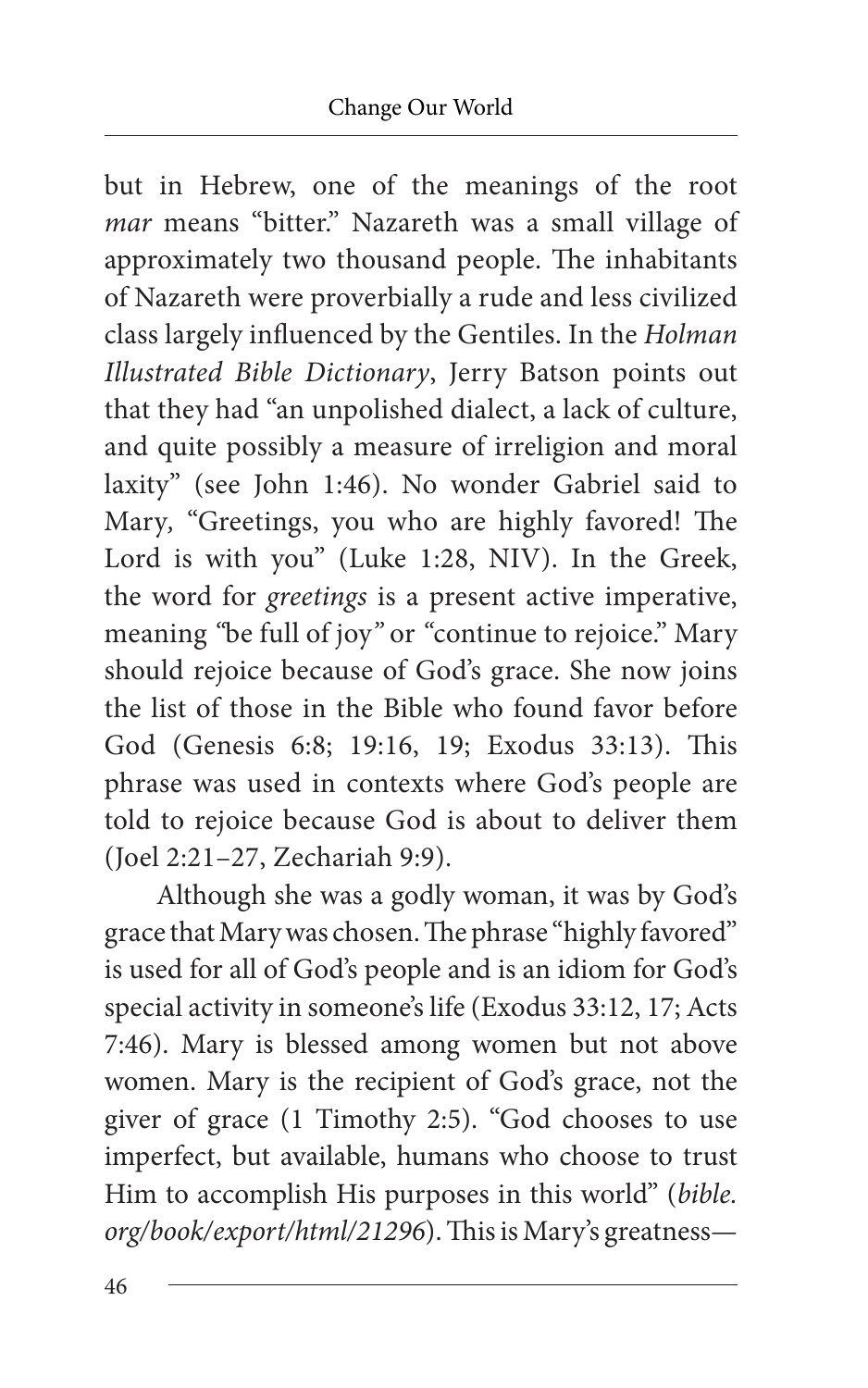she is totally willing to allow God to use her, despite physical pain or social embarrassment. God knew the challenges Mary would face, but even in Nazareth, "the Lord is with you." No matter where you are there is no challenge too great for God to accomplish His purpose in those whom He favors.

### The Holy Spirit Came Upon the Girl, Mary

The Spirit is the Creator and Life-giver (Genesis 1:2; Ps. 33:6). The same Spirit who brought power and life

to the church at Pentecost (Acts 1:8), and was the source of resurrection to the dry bones in Ezekiel 37:5-14, also brought life into Mary's womb. The first time we find God's Spirit mentioned in the

Mary is blessed among women but not above women. Mary is the recipient of God's grace, not the giver of qrace.

Bible is in Genesis (Genesis 1:2). The earth was empty and in chaos but the Spirit was hovering like an eagle over its brood's nest, protecting its creation. When God decided to organize and bring life, joy, and purpose on this earth, the Spirit was there. When something great is about to happen, the Spirit is there. God is saying to Mary that this world is empty; and this world is in chaos, but something great is about to happen. When the Spirit comes, it imparts power, protection, and purpose.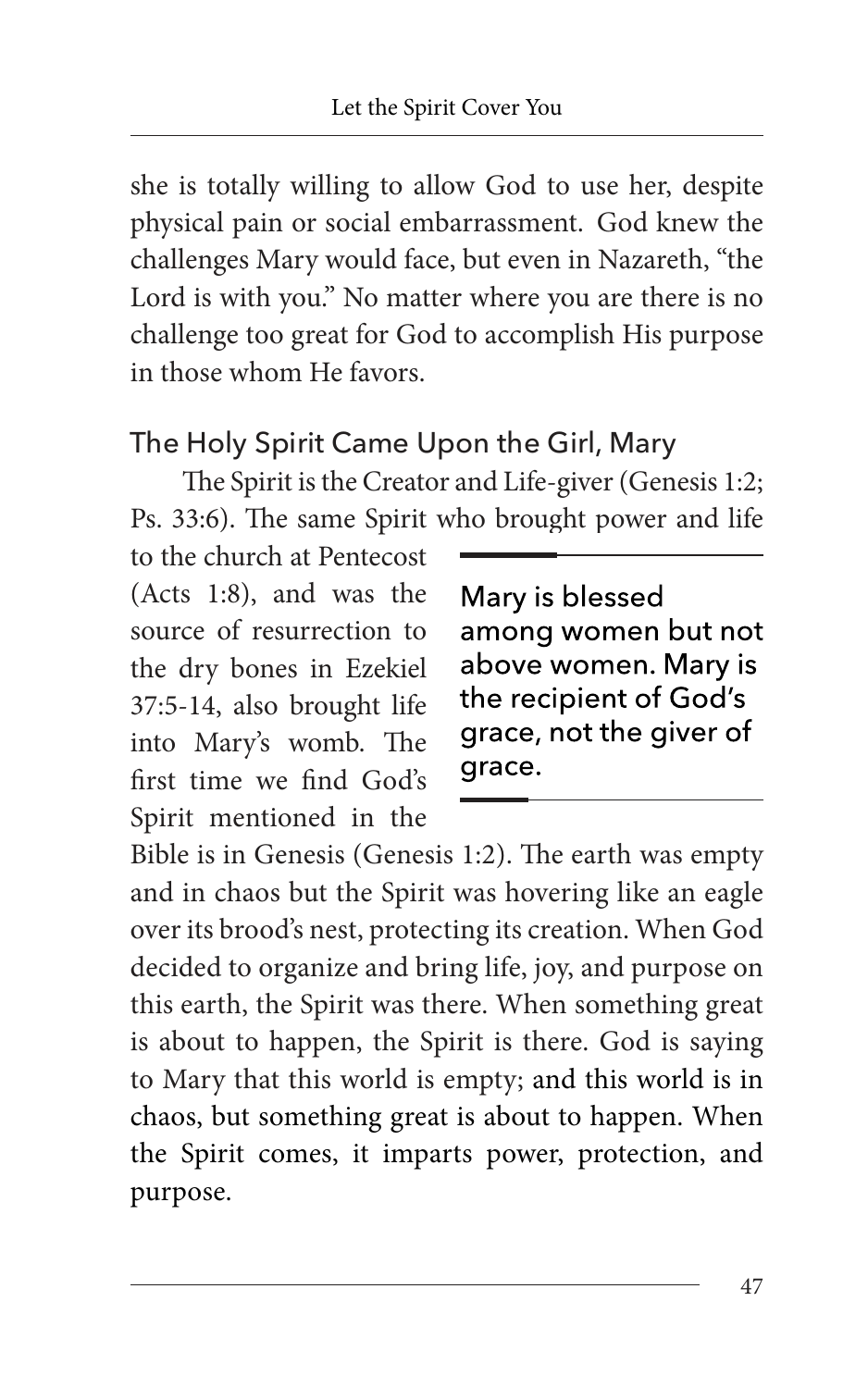## The Power of God Overshadowed the Girl, Mary

As Mary questioned the process, Gabriel told Mary that the power of the Most High will "overshadow" her. This is a very powerful and profound statement. In the Greek, "overshadow" is the word episkiazo, which means "to cast a shade upon," "to envelop in a haze of brilliancy." This word is used in the book of Acts describing how Peter's shadow healed the sick (Acts 5:15). Episkiazo is also used in the account on the Mount of Transfiguration when Peter, James, and John were enveloped in the presence of the Spirit as a bright cloud (Matthew 17:5; Mark 9:7). The shadow, or cloud, is similar to the Shekinah glory that came to the tabernacle to represent the presence and power of God (Exodus 40:34-38). The cloud indicated God's presence leading the people through the wilderness (Exodus 13:22; 33:9-10).

### The Girl, Mary, Will Carry "The Holy One, the Son of God"

Gabriel was cautious to point out that the baby would be the "Holy One." His body was prepared for Him by the Spirit of God (Hebrew 10:5) who "overshadowed" Mary. That word is applied to the presence of God in the Holy of Holies in the tabernacle (Exodus 40:35). In other words, as Warren Wiersbe states, "Mary's womb became a holy of holies for the Son of God," (The Bible Exposition Commentary, vol. 1, p. 172). Jesus knew no sin (2 Corinthians 5:21); He committed no sin (1 Peter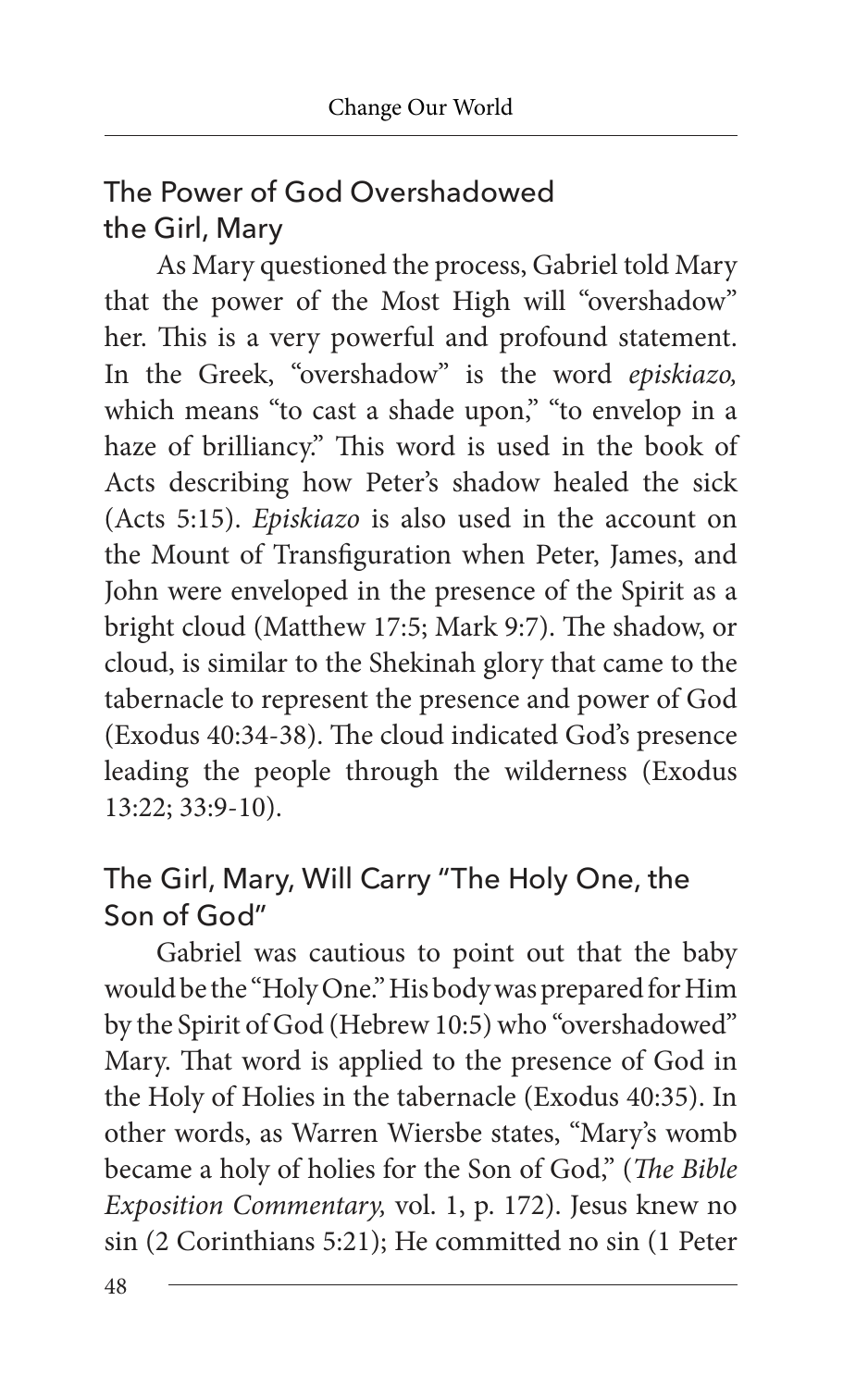1:22); and He had no sin (1 John 3:5). Paul wrote "Great is the mystery of godliness, God was manifested in the flesh" (1 Timothy 3:16, NKJV).

The Bible says that God was pleased to have all His "fullness dwell in Him" (Colossians 1:19, NIV). Paul expands, "For in Christ all the fullness of the Deity lives in bodily form" (Colossians 2:9, NIV). In other words, "the fullness of God" was in Christ; He was human and divine (John 1:1, 14; Philippians 2:5-11). Paul is referring to Christ's divinity in the flesh. The good news is that we can also "be filled to the measure of all the fullness of God" (Ephesians 3:19, NIV).

God wants to overshadow you, even if you come from a poor or dysfunctional family like Mary. Maybe you have been criticized, accused, and made bitter. Nevertheless, God has chosen you because of His "grace."He has chosen you to overshadow you, to protect and assure you. Do you want to be overshadowed by God? Do you want to have the fullness of God? Can something good come out of \_\_\_\_\_\_\_\_\_ Yes, indeed. I will let Gabriel answer you: "The Holy Spirit will come on **you**, and the power of the Most High will overshadow **you**. So the Holy One to be born will be called the Son of God (emphasis applied)" (Luke 1:35, NIV). Paul reminds us, "Don't let anyone look down on you because you are young, but set an example for the believers in speech, in conduct, in love, in faith and in purity," (1 Timothy 4:12, NIV). As God's Spirit comes upon you, He will cause good to come from you and change our world.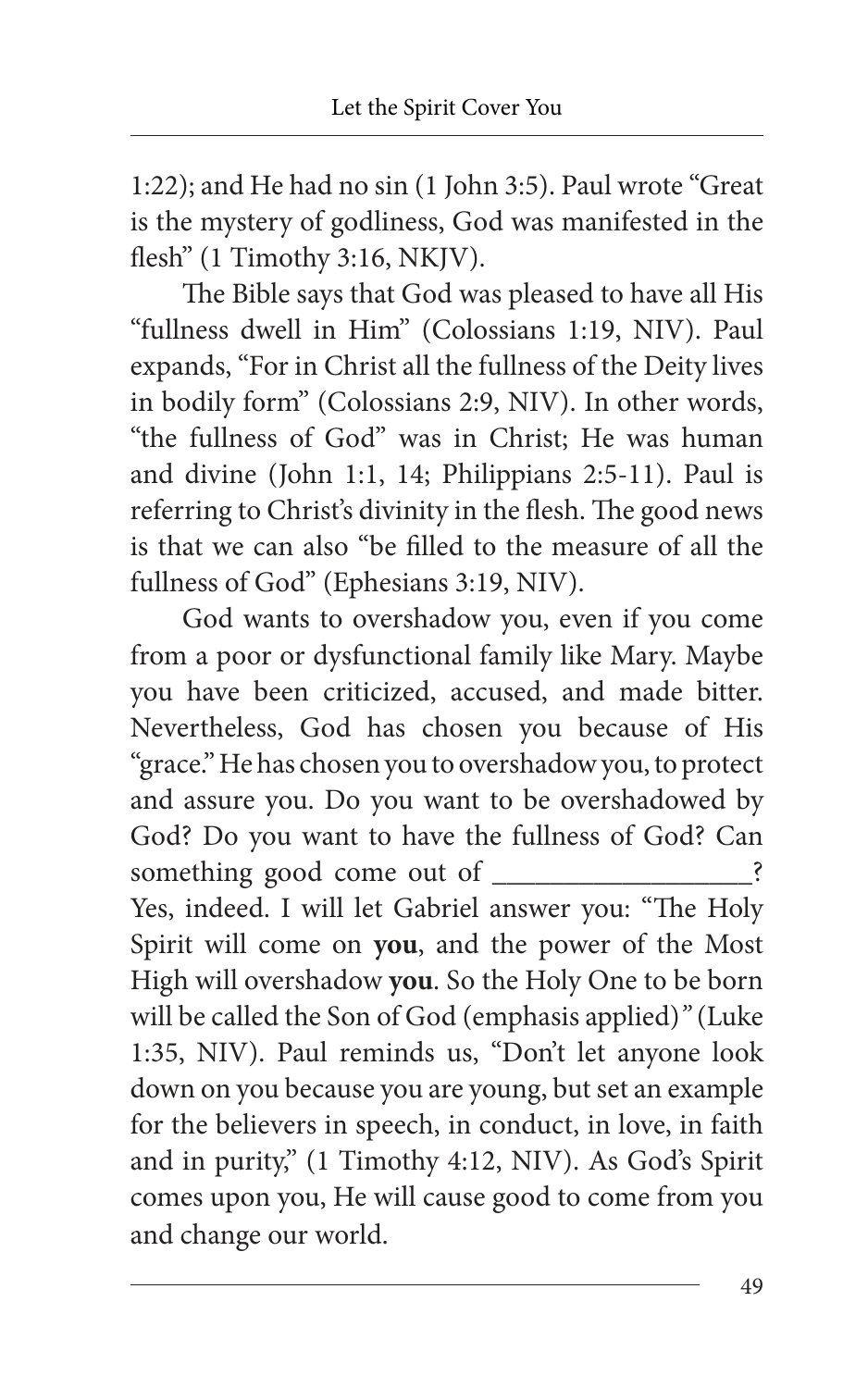# Conclusion

This world is full of hurt, sadness, and death.<br>However, God loves this world, and He has However, God loves this world, and He has placed you here to make it a better place. Though we long for Christ's second coming and our new mansions, while we are still in this world, we need to make it a place where everyone sees God in us. God has given us many gifts and He challenges us to share our gifts, to be like the eagle, to dare to dream, care for others, learn to forgive, live a compassionate life, become like Him, and be filled with His spirit. Only by doing this, can we change the world. Ellen White says, "We are all woven together in the great web of humanity, and whatever we can do to benefit and uplift others will reflect in blessing upon ourselves" (Patriarchs and Prophets, p. 534, 535).